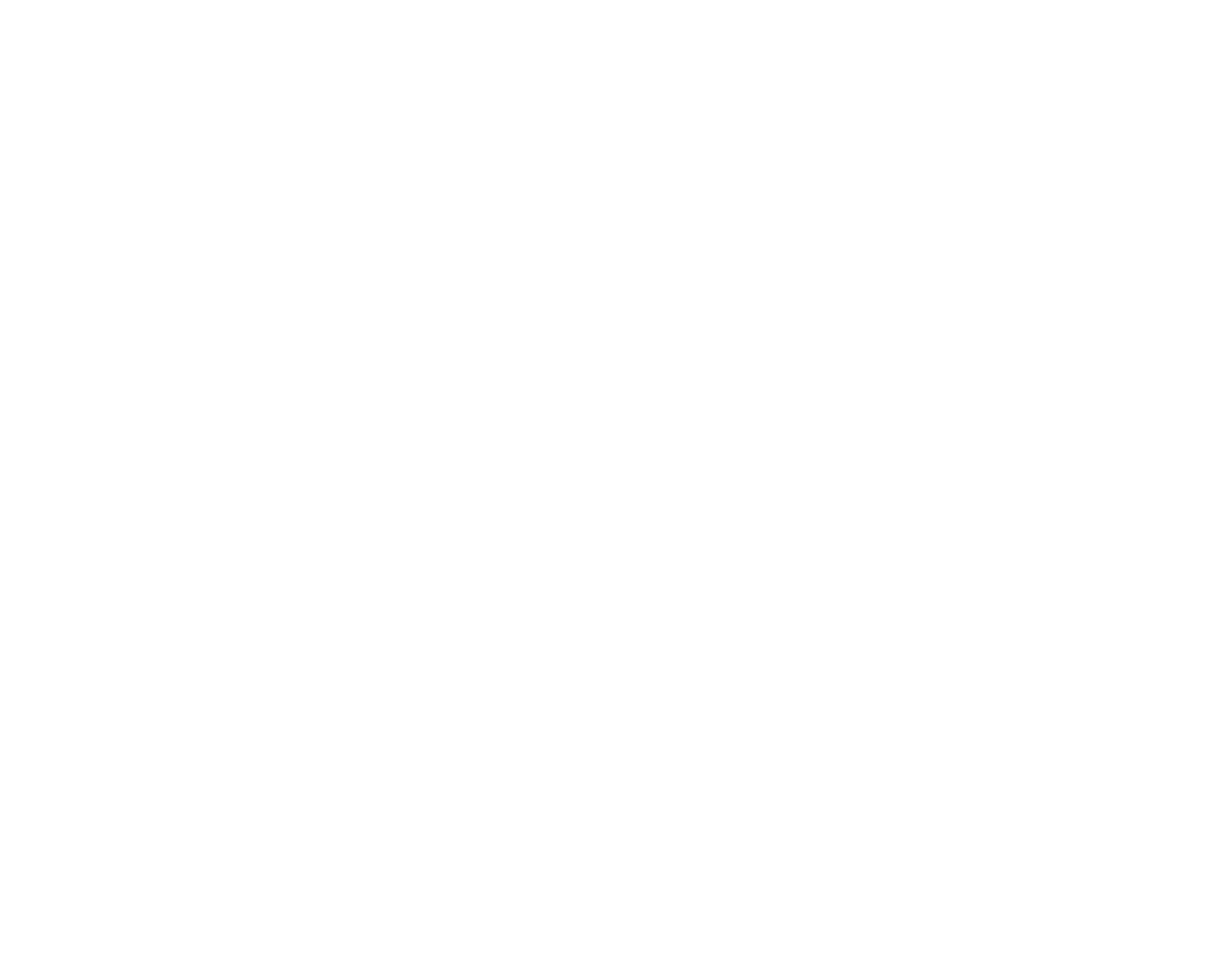# **Contents**

|                                                           | 5  |
|-----------------------------------------------------------|----|
| An Anarchist On Anarchy. By Elisée Reclus.                | 10 |
| What's To Be Done?                                        |    |
| A Romance. By N. G. Tchernychewksy.                       | 18 |
|                                                           | 24 |
|                                                           | 29 |
| A Gratifying Discovery.                                   | 31 |
| The Cause of Crime. $\ldots \ldots \ldots \ldots \ldots$  | 33 |
| Misleaders of Public Opinion.                             | 36 |
| The State is Social Suicide.                              | 37 |
| Liberty and Wealth. $\dots \dots \dots \dots \dots \dots$ | 40 |
| I. Starting on the Journey.                               | 40 |
|                                                           | 47 |
| Shall Woman Become a Slave-Maker?                         | 54 |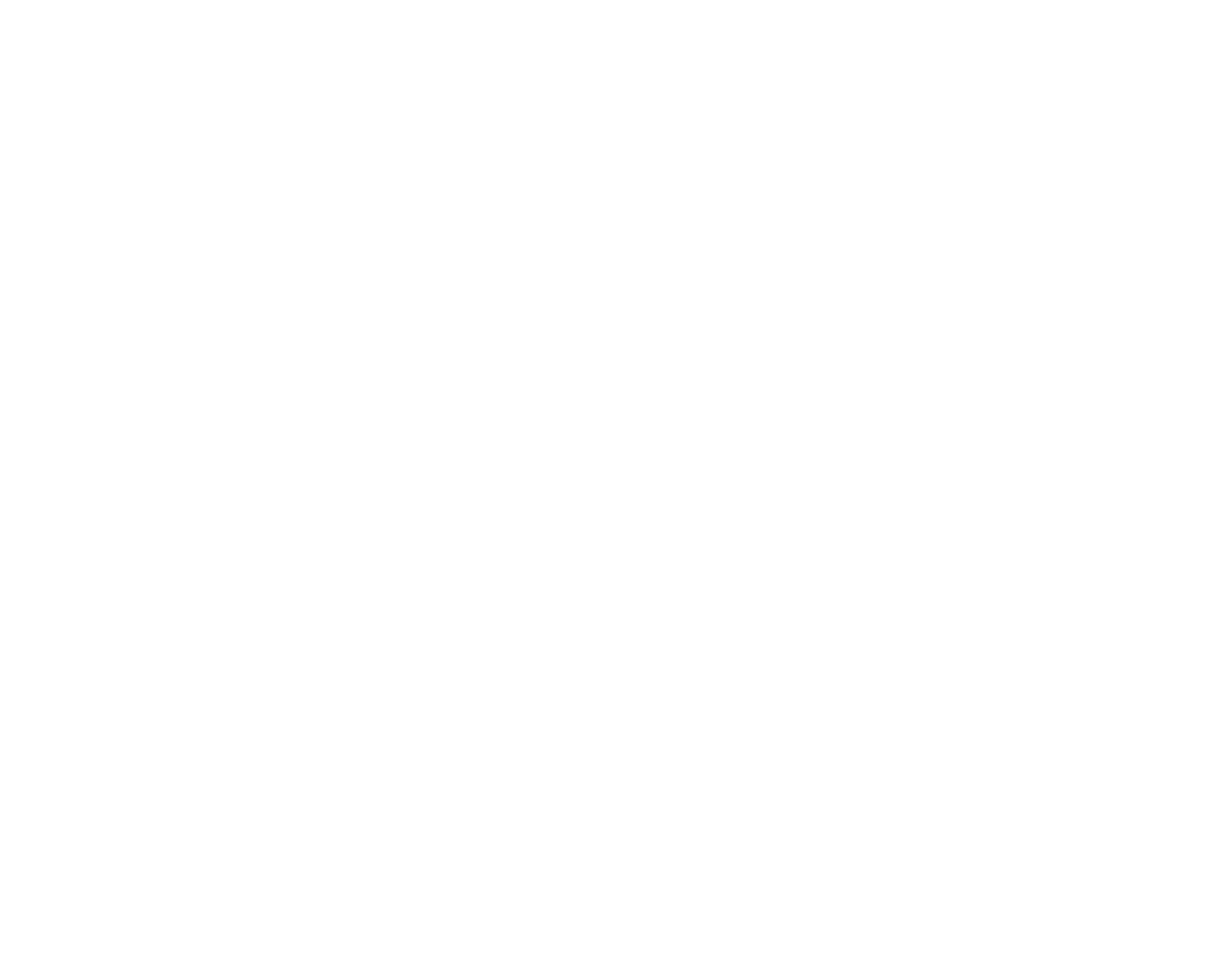purposes. I desire that woman should possess and exercise every civic right compatible with Liberty; but not to include her in the number of political slave-makers. Love attends to that in his own fashion, which is neither Republican or Democratic, and dispenses with the ballot for election.

Edgeworth.

"For always in thine eyes, O Liberty! Shines that high light whereby the world is saved;

And though thou slay us, we will trust in thee." John Hay.

## **On Picket Duty.**

One of the oldest Land Reformers living writes to Liberty, paradoxically but truly, that "Henry George could not have done great good if he had not been a great humbug."

"Were it left to me," said Thomas Jefferson, "to decide whether we should have a government without newspapers or newspapers without a government, I should not hesitate a moment to prefer the latter." Jefferson came very near appraising government at its true value.

The lasters of Lewiston, Me., had the audacity to protest by strike against an additional robbery of 18 per cent., which their capitalistic proprietors proposed to commit last winter, and the law stepped in and indicted the strikers for unlawful assembly. Authority, as usual, on the side of the thief, and the victim stupidly voting to sustain authority when told to do so.

Liberty welcomes two more Anarchistic journals to its exchange list,— one in Spanish, "Revista Social," published weekly at Madrid, the other in Bohemian, "Budoucnost," published at 674 May Street, Chicago. Unfortunately I am able to read neither of them. The motto of "Budoucnost" is: *Zub za zub, oko za oko!* I don't know what that means, but I presume "them's my sentiments."

"I took a splendid spear and killed a great many wounded men with it; it went into their hearts like lightning, and their blood flowed out on the sand." Only an extract from a letter of an officer of the Forty-Second Regiment to a British service paper, but it shows how Christian England wages war upon peo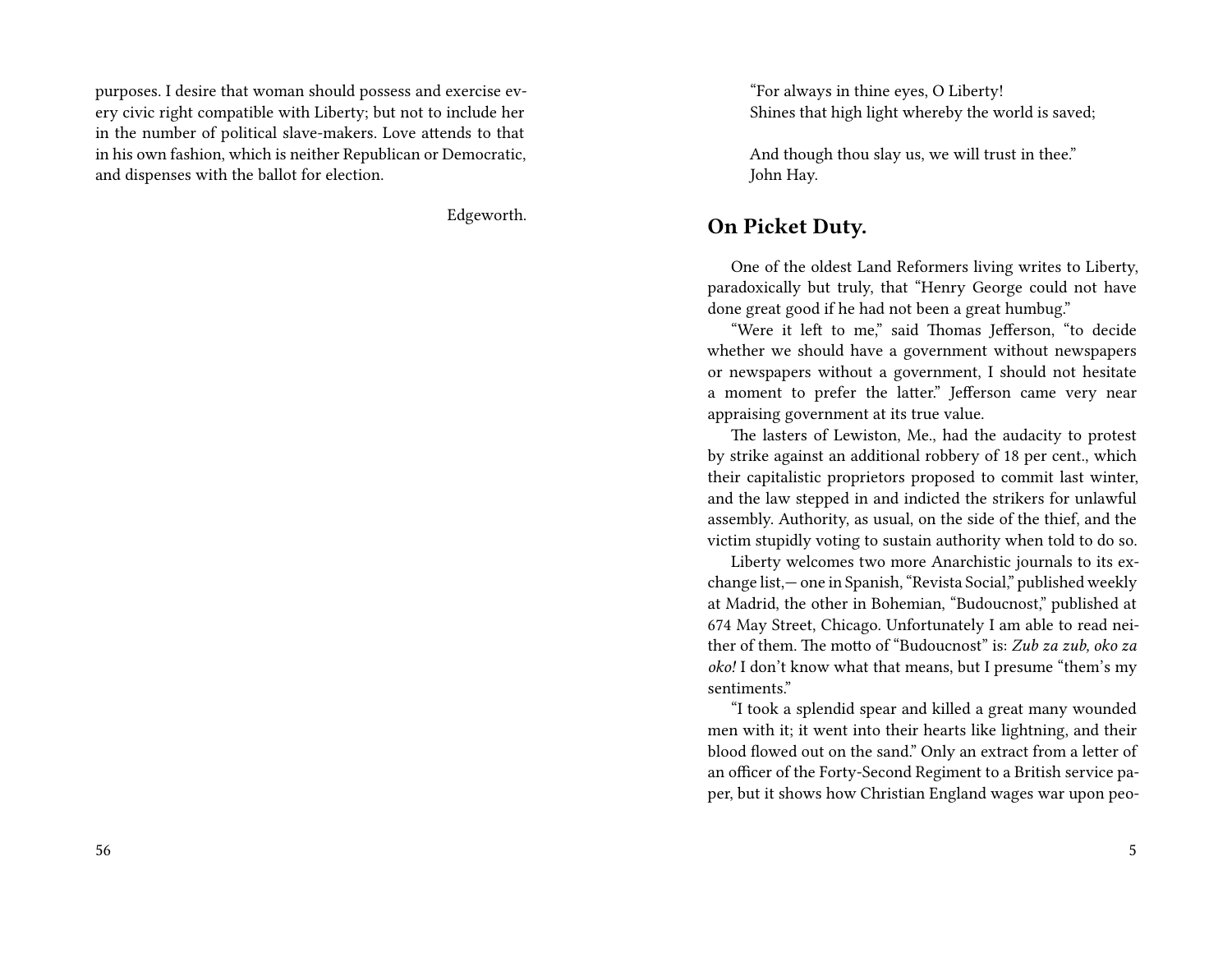ple who worship the same god but believe in another prophet. It shows, also, how property collects interest on bonds.

The Vanderbilts never have enjoyed much reputation for eloquence or wit, but they have clothed two of the principles of civilized cannibalism in terse sentences which shall live in the memories of the people. "Billy," said old Commodore Vanderbilt to his son William, years ago, "the men who take their seven per cent. interest will have all the money in time." William remembered this, and when his opportunity for condensing the rule of his life into a sentence came, he said: "The public be damned." These words will live in history.

Peron, of the Icaria Community in Corning, Iowa, writes as follows: "We consider Liberty the very best English socialistic journal in the United States. The careful perusal of 'Le Revolte,' 'Le Drapeau Noir,' 'L'Emeute,' and Liberty has greatly modified our views on 'the *role* of the individual in society,' and as a consequence we have rejected our old laws and regulations as one would reject worn-out clothes, and have adopted among ourselves a simple libertarian contract of association which consecrates the principle of individual autonomy. Yours in Anarchy!" Heretofore, if we understand it, Icaria has been governed in accordance with the rigid communistic teachings of Etienne Cabet. It is pleasant to know the truth and tell it; how infinitely it adds to the satisfaction to see it bear fruit promptly.

If you are a woman suffragist, read "Edgeworth's" forcible letter to Emma Schumm, printed in another column. It will show you what a bauble you are fighting for. But why does "Edgeworth" advise the people to wait until they are strong enough in numbers and then, once for all, use the ballot to abolish the government? Such a manifestation will be entirely superfluous. Before the Anarchists become a majority, they, as a large minority, will have crippled and killed the government with a far more potent weapon than the ballot. They will have starved it to death by stopping its supplies. Taxes are the food the cooperative idea at Rochdale, at the *familistere* of Guisesur-Aisne, and elsewhere, concerning female labor. The ballot, during a century's experience, has only served to sink labor deeper in the slough. Now the pressure is greater, the mass of ignorance greater, the morality lower, the control of votes by capital more complete, than ever before. Is it worth while to spend force so much needed for purposes directly practical upon the acquisition of an agency so deceptive? I have the acknowledged right to vote. I never use it, for I have no reason to think that measures I advocate would be advanced by any one I could vote for. The electoral machine is too cumbrous and stupid. To lighten and enlighten it the education of cooperative industries in the townships, respectively, to essential. The characters of candidates and the functions of office are now alike unknown to voters. To vote for a man I do not know, to do I know not what, is our game of political blind man's buff. Such promiscuous election (?) may go on for ever without advancing society an inch. It is simply a national mania. It is on a par with what medicine would be, if the sick man were presented with a catalogue of drugs and asked to choose a name among them for the healing. I am sixty-two years old. Ever since I could think, I have heen trying to discern the advantage to myself and neighbors of any public office that has been instituted in this country. I have not yet succeeded. Perhaps I am an idiot. If I am sane, other folk must be crazy. When the will of majorities is galvanized up to a tension sufficient to control its "representatives-elect," it could just as well control any other form of government. Whenever the masses are ready for the question of *abolition*; when any and every government beyond the immediate organization of the farm and workshop, laboratory, or scientific institute, comes to be regarded as our natural enemy,— then, once for all, let us use the ballot, and so as to prevent the abuse of it for ever after. Every voter for a governing officer is an instrument for enslaving me and levying tribute on me for the support of privilege and other hateful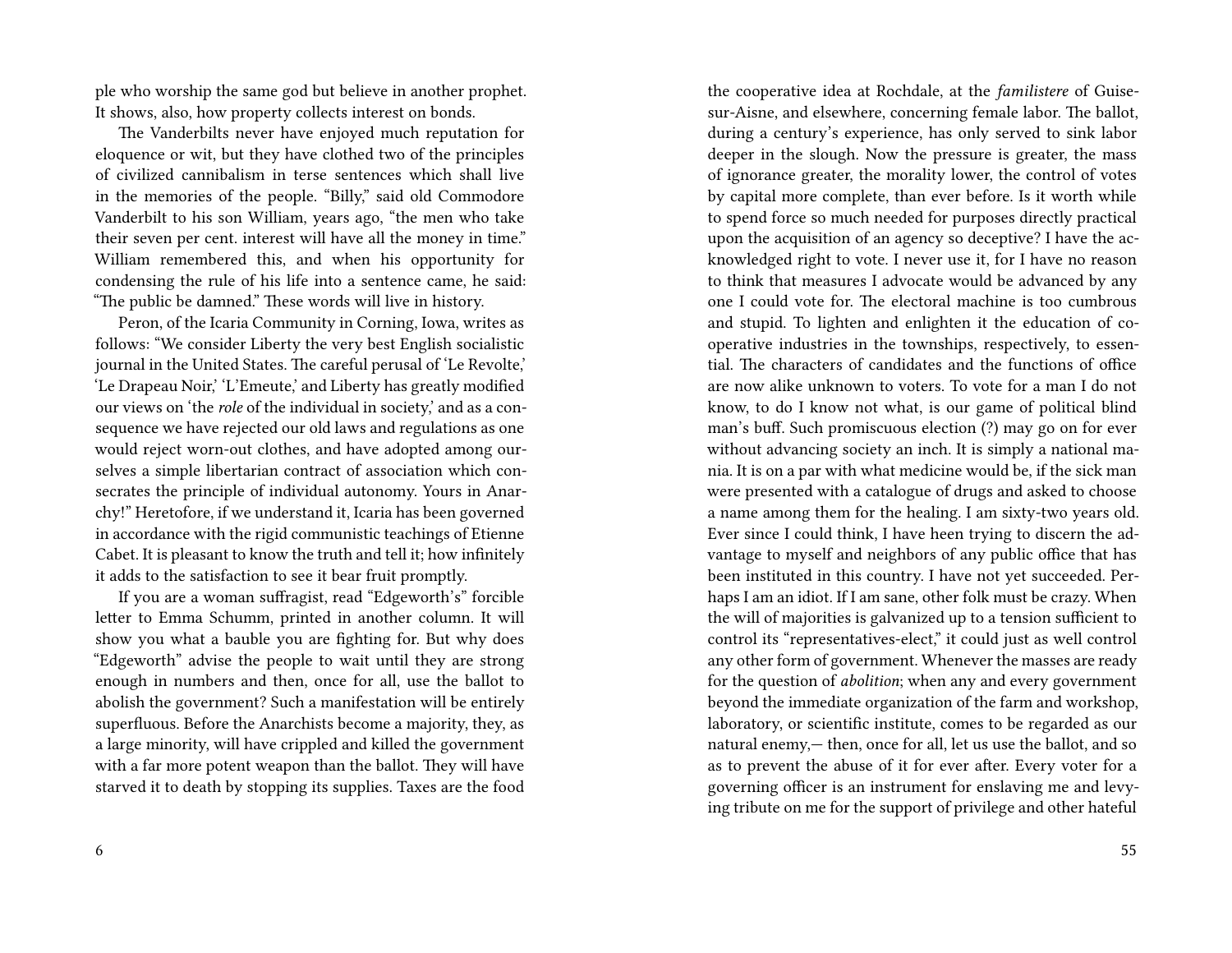execration as I have become, for the simple reason that I wage war upon cannibals.

To slander one who could not reply was to shoot a prisoner. Malthusian carnivora, I discover you there! Go on, then; we have more than one account to settle yet. And, if calumny is not sufficient for you, use iron and lead. You may kill me; no one can avoid his fate, and I am at your discretion. But you shall not conquer me; you shall never persuade the people, while I live and hold a pen, that, with the exception of yourselves, there is one too many on the earth. I swear it before the people and in the name of the Republic!

## **Shall Woman Become a Slave-Maker?**

*To Mrs. Emma Schumm, of the "Radical Review":*

The first choice from publications kindly selected by you has been your "Woman's View of the Woman Question," about which I will give you my impressions while fresh. You make a hit in citing the shoe-makers' union. A step of progress could be made there because both sexes were alike interested in it. Your personal attitude of co-operation with your husband in the industry of ideas is to the same purport. Successes in the co-education of the sexes tell in the same direction. Sympathies and rivalries, organized wisely, afford attractive forces needed for progressive evolution. Work upon the vantage ground of the natural interplay, interlocking, of sympathies and interests. Regard as social falsehoods those situations in which female labor would have to organize itself apart. This could be possible only for unmarried and childless women. Domestic complications defeat class movements requiring mutual devotion of their members and pinching sacrifices to their common aim, when wives and mothers are concerned. The same domestic ties add force to organizations embracing both sexes. It is desirable to know the arrangements made under the influence of

of despots, and States, no more than individuals, can live without their nourishment.

Illustrations of the misleading and deceptive influences of Herbert Spencer's writings are numerous. They can be found every day in the columns of journals generally intelligent, but misguided by so-called political economists. For instance, the Springfield "Union" says: "Socialism, disguised under the name of popular privileges, scores another advance in the decision of the Massachusetts supreme court that persons injured by the fireworks of a city celebration cannot recover damages against the city. So now it is understood that an individual has no rights that the community is bound to respect. The coming slavery that Herbert Spencer predicted is already here and full grown." O Socialism! What crimes of the mind are committed in thy name!

The march of what is called progress, starting from Europe and breaking up several peaceable nations en route, all for the glory of God and the elevation of humanity, has made nearly the compass of the earth and produced some results. The blessings of civilization and a horde of missionaries were foisted upon the unobtrusive Japanese some years ago, and the other day arrived in this country a special embassy from Japan to examine the latest American improvements in deadly weapons. The highest civilization being that which employs the most effective appliances for committing wholesale murder, Ambrose Beirce remarks that "Japan is now taking the last step upward to the light, and on the muster-roll of cultivated Christian nations her name will soon be inscribed in as red blood as the best of them"

General Butler has been contributing to the vast fund of misinformation already possessed by the senate labor committee, and making it more than ever impossible for that body of statesmen to arrive at any understanding of the things which it pretends to be investigating. He told the senators that the present suffering of the people was on account of overproduc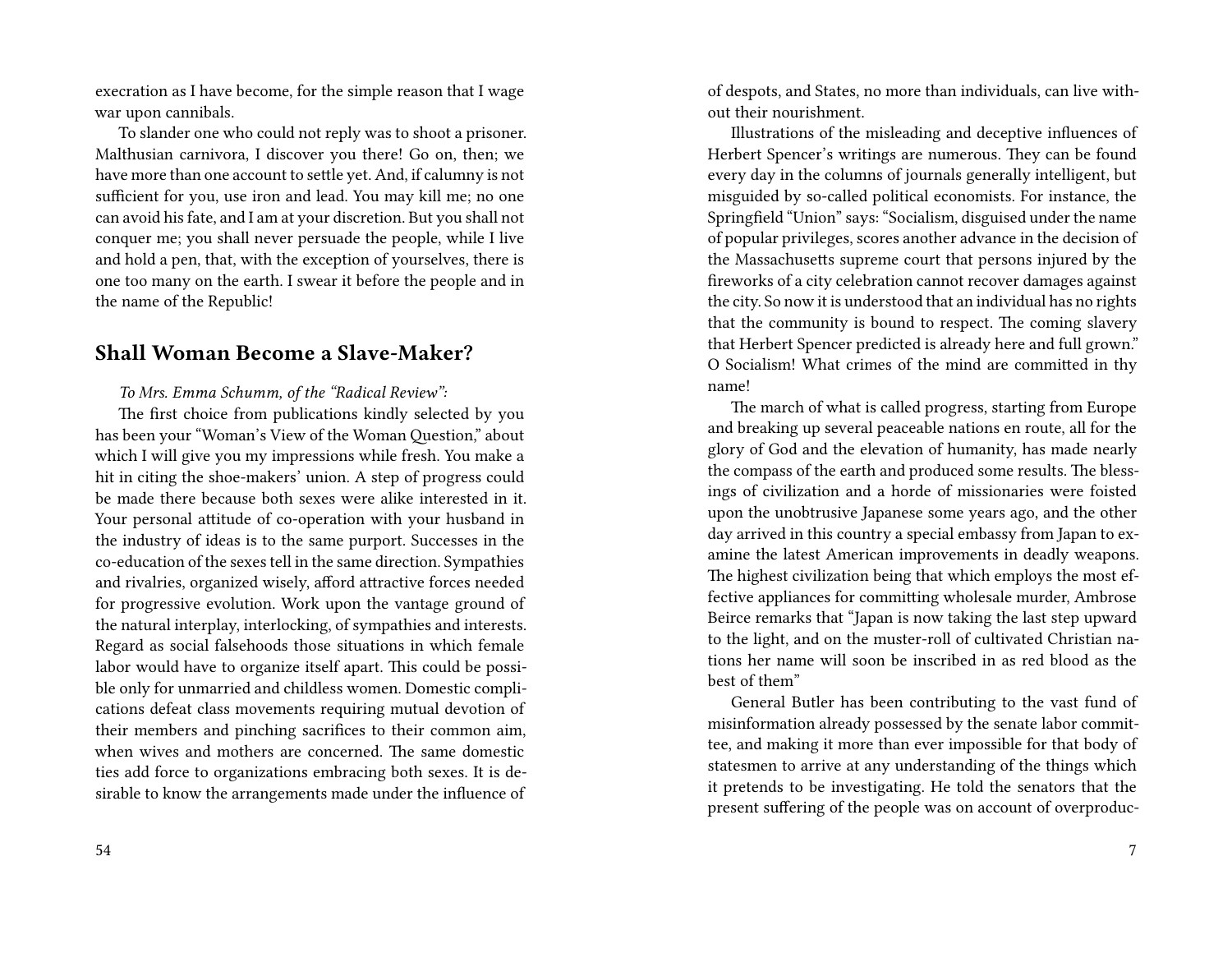tion, because we have a year's crop of grain on hand and are within three months of another crop. The General did not tell them how many people there are in this country lacking flour to make the daily bread which they vainly beseech an impotent god to send them. He said nothing about the ingenious contrivances which have brought about under-consumption by obstructing distribution. Is it possible that General Butler really knows nothing about these things?

I am indebted to the Boston "Post" for the following: "Mr. B. R. Tucker's 'Liberty,' which slept for a time, has roused up again as cranky as ever. Tucker is a good fellow and a bright fellow. It is a pity he should use his head for a football when rubber is so cheap." This is a marked advance, both in wit end courtesy, on the greeting which the "Post" gave Liberty on its first appearance in 1881. It is appreciated. The world moves so rapidly in these days that even the stiff old "Post," which loves so dearly to stay put, is forced to reluctantly hitch along a bit once in a while. Whenever the strain becomes too severe, I shall be happy to lend it a little of my superfluous elasticity. Cheap as rubber undoubtedly is, the "Post" cannot afford to put any on its heels until its old stock of lead is exhausted. The "Post," like Liberty, is poor. Poverty is a penalty that has to be paid alike by those too stupid to keep pace with the times and those active enough to outstrip the times. Ta-ta, dear "Post," ta-ta!

More significant of impending disaster than all the dynamite scares, real or imaginary, is the adoption in Providence by the city authorities, Mayor Doyle at their head, of periodical street drills of the militia in the evening. When the first drill was held, the troops were insulted by the citizens, as they should have been. In consequence, before the second, Mayor Doyle issued a proclamation warning citizens that they "must not interfere with or obstruct in any manner the movements of the soldiers, and 'all spectators or bystanders' are forbidden 'to abuse, molest, or strike any one when on parade or under arms.'" This shows that the capitalists are beginning to realize

workshops, with the costs of war, lawsuits, imprisonment, and transportation, it might have given the insurgents six months' labor, and thus changed our whole economic system. But labor is a monopoly; the government does not wish revolutionary industry to compete with privileged industry; at the work-bench of the nation there is not room for all.

Large industrial establishments ruin small ones; that is the law of capital, that is Malthus.

Wholesale trade gradually swallows the retail; agate Malthus.

Large estates encroach upon and consolidate the smallest possessions; still Malthus.

Soon one half of the people will say to the other:

The earth and its products are my property.

Industry and its products are my property.

Commerce and transportation are my property.

The State is my property.

You who possess neither reserve nor property, who hold no public offices and whose labor is useless to us, TAKE YOUR-SELVES AWAY! You have really no business on the earth: beneath the sunshine of the Republic there is not room for all.

Who will tell me that the right to labor and to live is not the whole of the Revolution?

Who will tell me that the principle of Malthus is not the whole of the counter-Revolution?

And it is for having published such things as these,— for having exposed the evil boldly and sought the remedy in good faith, that speech has been forbidden me by the government, the government that represents the Revolution!

That is why I have been deluged with the slanders, treacheries, cowardice, hypocrisy, outrages, desertions, and of all those who hate or love the people! That is why I have been given over, for a whole month, to the mercy of the jackals of the press and the screech-owls of the platform! Never was a man, either in the past or in the present, the object of so much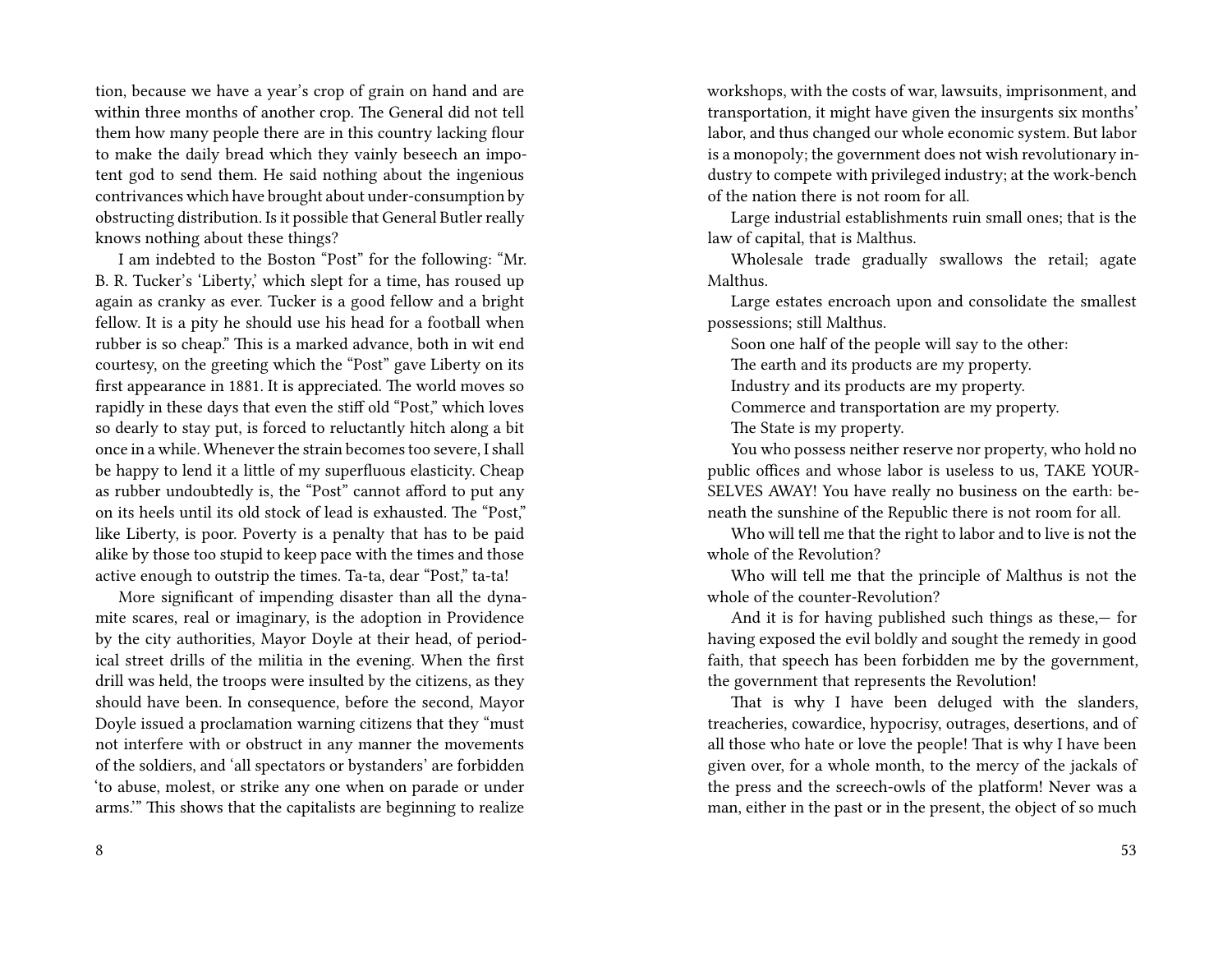If Christ were living today, he would say to Lacordaire and his companions: "You are of the race of those who, in all ages, have shed the blood of the just, from Abel unto Zacharias. Your law is not my law; your God is not my God!" \* \* \* And the Lacordaires wonld crucify Christ as a seditious person and an atheist.

Almost the whole of journalism is infected with the same ideas. Let "Le National," for example, tell us whether it has not always believed, whether it does not still believe, that pauperism is a permanent element of civilization; that the enslavement of one portion of humanity is necessary to the glory of another; that those who maintain the contrary are dangerous dreamers who deserve to be shot; that inch is the baste of the State. For, if this is not the secret thought of "Le National," if "Le National" sincerely and resolutely desires the emancipation of laborers, why these anathemas against, why this anger with, the genuine socialists — those who, for ten and twenty years, have demanded this emancipation?

Further, let the Bohemians of literature, today the myrmidons of journalism, paid slanderers, courtiers of the privileged classes, eulogists of all the vices, parasites living upon other parasites, who prate so much of God only to dissemble their materialism, of the family only to conceal their adulteries, and whom we shall see, out of disgust for marriage, caressing monkeys when Malthusian women fail,— let these, I say, publish their economic creed, in order that the people may know them.

*Faites des filles, nous les aimons,*— beget girls, we love them,— sing these wretches, parodying the poet. But abstain from begetting boys; at the banquet of sensualism there is not room for all.

The government was inspired by Malthus when, having a hundred thousand laborers at its disposal, to whom it gave gratuitous support, it refused to employ them at useful labor, and when, after the civil war, it asked that a law be passed for their transportation. With the expenses of the pretended national

the growing belief of the laborers in their right to the products of their labor, and to tremble for the possession of their spoils. What a farce are our so-called "free institutions" which so oppress the industrious masses supporting them that they can only keep these masses from rising in revolt by intimidation and show of mere brute force! And what a provocation is this menace to the hastening of the bloody day, if bloody day there must be! Liberty stamps the blame in advance.

Let no enthusiastic believer in small families arise in his wrath against Proudhon's terrific indictment of the Malthusians, which appears in this issue. Proudhon was not especially a believer in large families. This telling blow was aimed simply at the economists who foster in the minds of the masses the delusion that they are poor because they are numerous, and thus distract their attention from the fact that they are poor because they are robbed. Proudhon believed that the population question will settle itself after the industrial question has been settled; the healthful and moderate amount of labor which each person will then have to perform in order to his maintenance will keep the passions in a healthy and normal state, and prevent the immoderate excesses in which the rich now seek a relief from ennui and the poor a relief from fatigue; and that, while this influence is operating as a steady and natural check to a too rapid increase of population, the greater facilities for improvement and investigation afforded by the increased leisure of the masses will speedily result in devices which will increase the productive capacity of labor ten, a hundred, and a thousand fold; thus reversing the Malthusian ratio and causing production to outstrip population. How beautifully nature works when the marplots leave her alone! Proudhon is the man who has most satisfactorily answered Malthus.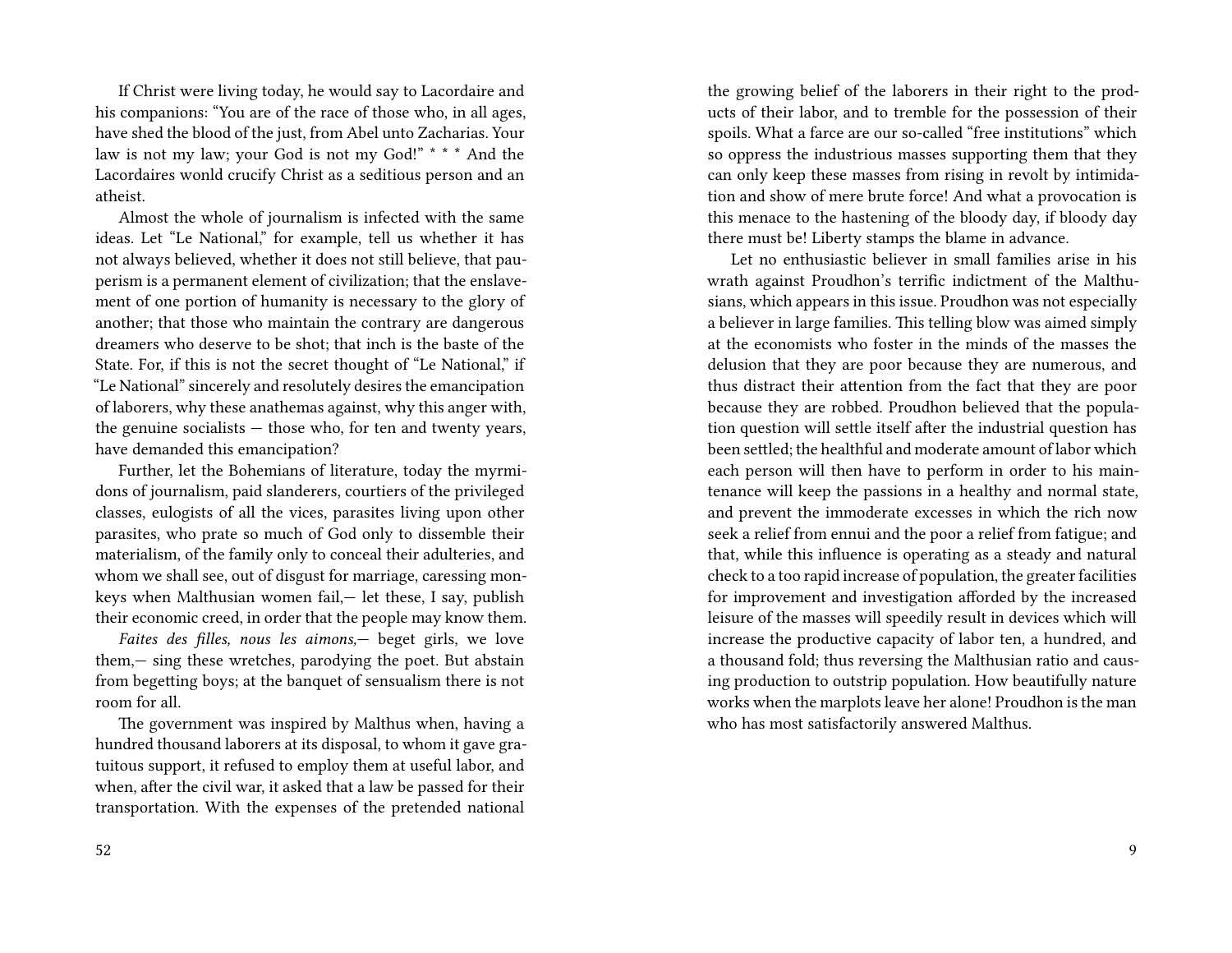# **An Anarchist On Anarchy. By Elisée Reclus.**

[From the Contemporary Review.]

To most Englishmen the word Anarchy is so evil-sounding that ordinary readers of the "Contemporary Review" will probably turn from these pages with aversion, wondering how anybody could have the audacity to write them. With the crowd of commonplace chatterers we are already past praying for; no reproach is too bitter for us, no epithet too insulting. Public speakers on social and political subjects find that abuse of Anarchists is an unfailing passport to popular favor. Every conceivable crime is laid to our charge, and opinion, too indolent to learn the truth, is easily persuaded that Anarchy is but another name for wickedness and chaos. Overwhelmed with opprobrium and held up to hatred, we are treated on the principle that the surest way of hanging a dog is to give it a bad name.

There is nothing surprising in all this. The chorus of imprecations with which we are assailed is quite in the nature of things, for we speak in a tongue unhallowed by usage, and belong to none of the parties that dispute the possession of power. Like all innovators, whether they be violent or pacific, we bring not peace but a sword, and are in nowise astonished to be received as enemies.

Yet it is not with light hearts that we incur so much ill-will, nor are we satisfied with merely knowing that it is undeserved. To risk the loss of so precious an advantage as popular sympathy without first patiently searching out the truth and carefully considering our duty were an act of reckless folly. To a degree never dreamt of by men who are borne unresistingly on the great current of public opinion, are we bound to render to our conscience a reason for the faith that is in us, to strengthen our convictions by study of nature and mankind, and, above all, to compare them with that ideal justice which has been slowly

And the people, under the pressure of bayonets, are being eaten slowly; they die without a sigh or a murmur; the sacrifice is effected in silence. Courage, laborers! sustain each other: Providence will finally conquer fate. Courage! the condition of your fathers, the soldiers of the republic, at the sieges of Genes and Mayence, was even worse than yours.

Leon Faucher, in contending that journals should be forced to furnish securities and in favoring the maintenance of taxes on the press, reasoned also after the manner of Malthus. The serious journal, said he, the journal that deserves consideration and esteem, is that which is established on a capital of from four to five hundred thousand francs. The journalist who has only his pen is like the workman who has only his arms. If he can find no market for his services or get no credit with which to carry on his enterprise, it is a sign that public opinion is against him; he has not the least right to address the country: at the banquet of public life there is not room for all.

Listen to Lacordaire, that light of the Church, that chosen vessel of Catholicism. He will tell you that socialism is antichrist. And why is socialism antichrist? Because socialism is the enemy of Malthus, whereas Catholicism, by a final transformation, has become Malthusian.

The gospel tells us, cries the priest, that there will always be poor people, *Pauperes semper habebitis vobiscum;* and that property, consequently, in so far as it is a privilege and makes poor people, is sacred. Poverty is necessary to the exercise of evangelical charity; at the banquet of this world here below there cannot be room for all.

He feigns ignorance, the infidel, of the fact that *poverty*, in Biblical language, signified every sort of affliction and pain, not hard times and the condition of the proletaire. And how could he who went up and down Judea crying, *Woe to the rich!* be understood differently? In the thought of Jesus Christ, woe to the rich meant woe to the Malthusians.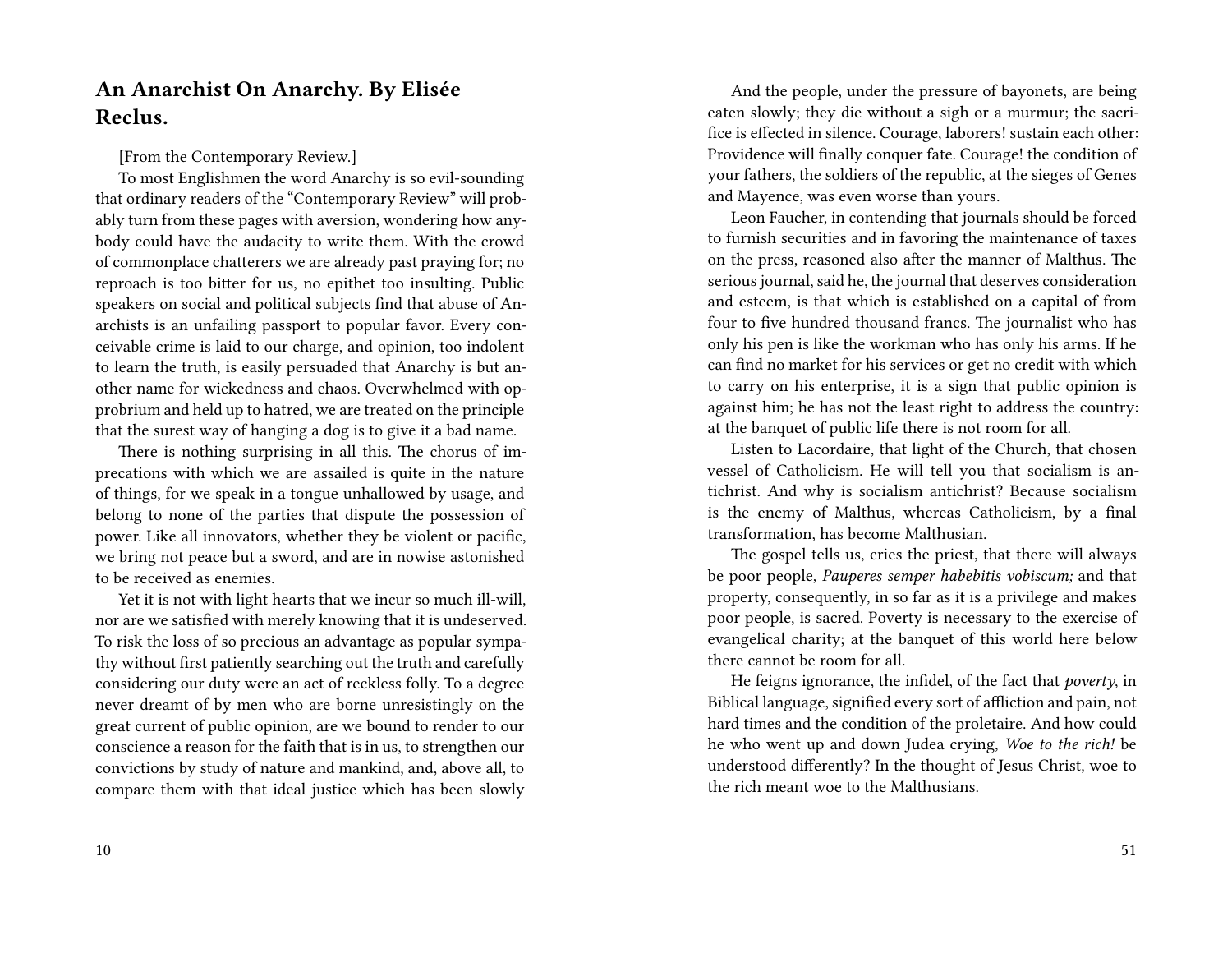speak was none the less, like all his fellows, a sealout defender of the family and of morality; but, he observed with Malthus, at the banquet of Nature there is not room for all.

Thiere, also a member of the Academy of Moral Sciences, lately told the committee on finance that, if he were minister, he would confine himself to *courageously and stoically passing through the crisis,* devoting himself to the expenses of his budget, enforcing a respect for order, and carefully guarding against every financial innovation, every socialistic idea,— especially such as the right to labor,— as well as every revolutionary expedient. And the whole committee applauded him.

In giving this declaration of the celebrated historian and statesman, I have no desire to accuse his intentions. In the present state of the public mind, I should succeed only in serving the ambition of M. Thiers, if he has any left. What I wish to call attention to is that M. Thiers, in expressing himself in this wise, testified, perhaps unconsciously, to his faith in Malthus.

Mark this well, I pray you. There are two millions, four millions of men who will die of misery and hunger, if some means be not found of giving them work. This is a great misfortune, surely, and we are the first to lament it, the Malthusians tell you; but what is to be done? It is better that four millions of men should die than that privilege should be compromised; it is not the fault of capital, if labor is idle; at the banquet of credit there is not room for all.

They are courageous, they are stoical, these statesmen of the school of Malthus, when it is a matter of sacrificing laborers by millions. Thou hast killed the poor man, said the prophet Elias to the king of Israel, and then thou hast taken away his inheritance. *Occidisti et possedisti.* To-day we must reverse the phrase, and say to those who possess and govern: you have the privilege of labor, the privilege of credit, the privilege of property, as M. Thouret says; and it is because you do not wish to be deprived of these privileges, that you shed the blood of the poor like water: *Possedisti et occidisti!*

elaborated by the untold generations of our race. This ideal is known to all, and is almost too trite to need repeating. It exists in the moral teaching of every people, civilized or savage; every religion has tried to adapt it to its dogmas and precepts, for it is the ideal of equality of rights and reciprocity of services. "We are all brethren," is a saying repeated from one end of the world to the other, and the principle of universal brotherhood expressed in this saying implies a complete solidarity of interests and efforts.

Accepted in its integrity by simple souls, does not this principle seem to imply as a necessary consequence the social state formulated by modern socialists: "To each according to his needs, from each according to his powers?"<sup>1</sup> Well, we are simple souls, and we hold firmly to this ideal of human morality. Of a surety there is much dross mixed with the pure metal, and the personal and collective egoisms of families, cities, castes, peoples, and parties have wrought on this groundwork some startling variations. But we have not to do here with the ethics of selfish interests, it is enough to identify the central point of convergence towards which all partial ideas more or less tend. This focus of gravitation is justice. If humanity be not a vain dream, if all our impressions, all our thoughts, are not pure hallucinations, one capital fact dominates the history of man — that every kindred and people yearns after justice. The very life of humanity is but one long cry for that fraternal equity which still remains unattained. Listen to the words, uttered nearly three thousand years ago, of old Hesiod, answering beforehand all those who contend that the struggle for existence dooms us to eternal strife. "Let fishes, the wild beasts and birds, devour one another — but our law is justice."

 $<sup>1</sup>$  None but the communistic Anarchists accept this motto. The mutu-</sup> allistic Anarchists, who are the original Anarchists, hold to the simpler and more just rule: "To each according to his work." — *Editor Liberty.*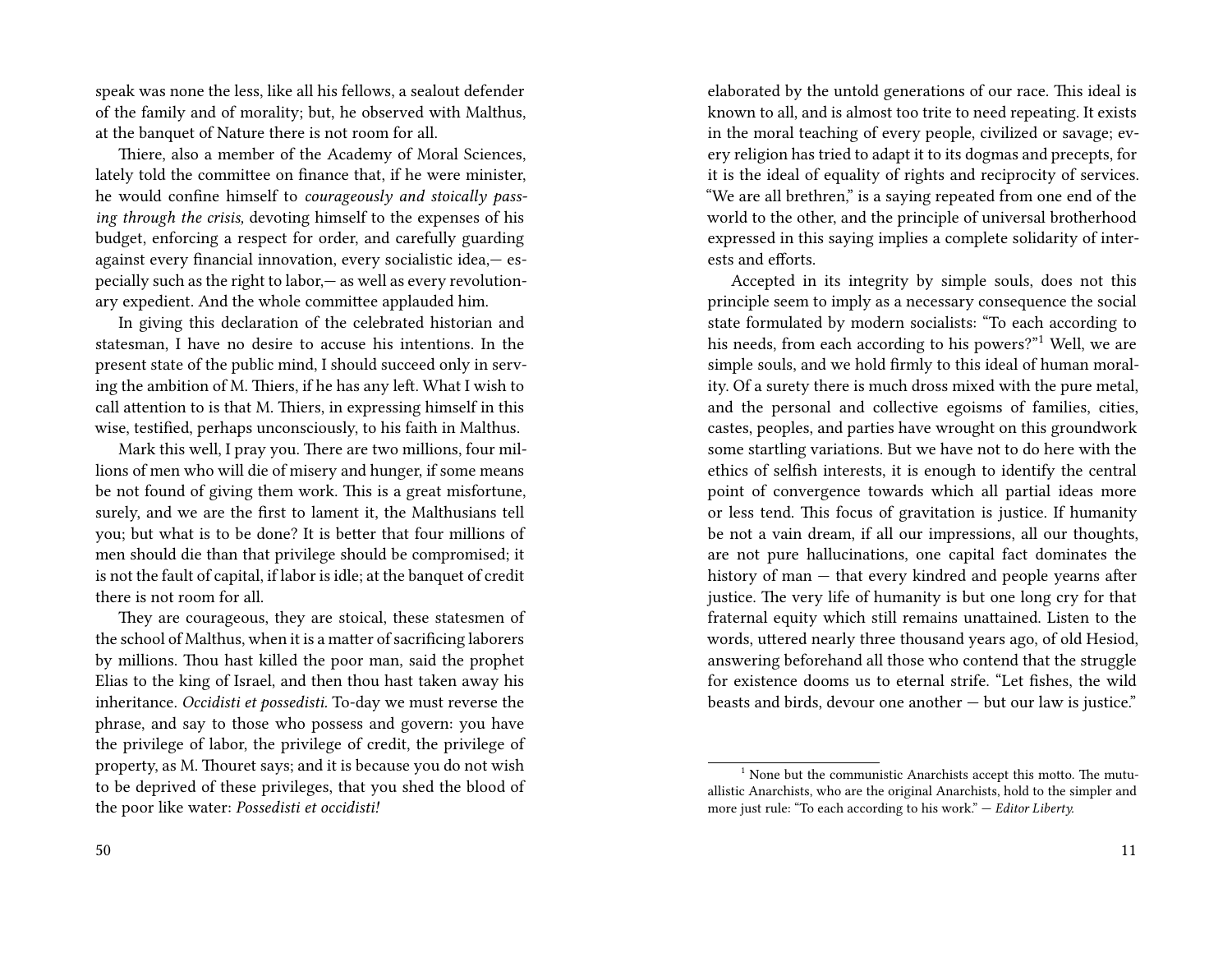Yet how vast is the distance that still separates us from the justice invoked by the poet in the very dawn of history! How great is the progress we have still to make before we may rightfully cease comparing ourselves with wild creatures fighting for a morsel of carrion! It is in vain that we pretend to be civilized, if civilization be that which Mr. Alfred R. Wallace has described as "the harmony of individual liberty with the collective will." It is really too easy to criticise contemporary society, its morals, its conventions, and its laws, and to show how much its practices fall short of the ideal justice formulated by thinkers and desired by peoples. To repeat stale censures is to risk being called mere declaimers, scatterers of voices in the market-place. And yet so long as the truth is not heard, is it not our duty to go on speaking it in season and out of season? A sincere man owes it to himself to expose the frightful barbarity which still prevails in the hidden depths of a society so outwardly well-ordered. Take, for instance, our great cities, the leaders of civilization, especially the most populous, and, in many respects, the first of all — that immense London, which gathers to herself the riches of the world, whose every warehouse is worth a king's ransom; where are to be found enough, and more than enough, of food and clothing for the needs of the teeming millions that throng her streets in greater numbers than the ants which swarm in the never-ending labyrinth of their subterranean galleries. And yet the wretched who cast longing and hungry eyes on those hoards of wealth may be counted by the hundred thousand; by the side of untold splendors, want is consuming the vitals of entire populations, and it is only at times that the fortunate for whom these treasures are amassed hear, as a muffled wailing, the bitter cry which rises eternally from those unseen depths. Below the London of fashion is a London accursed, a London whose only food are dirtstained fragments, whose only garments are filthy rags, and whose only dwellings are fetid dens. Have the disinherited the consolation of hope? No: they are deprived of all. There are

There are too many people in the world; that is the first article of faith of all those who, at present, in the name of the people, reign and govern. It is for this reason that they use their best efforts to diminish the population. Those who best acquit themselves of this duty, who practice with piety, courage, and fraternity the maxims of Malthus, are good citizens, religions men; those who protest against such conduct are anarchists, socialists, atheists.

That the Revolution of February was the result of this protest constitutes its inexpiable crime. Consequently, it shall be taught its business, this Revolution which promised that all should live. The original, indelible stain on the Republic is that the people have pronounced it anti-Malthusian. That is why the Republic is so especially obnoxious to those who were, and would become again, the toadies and accomplices of kings, *grand eaters of men,* as Cato called them. They would make a monarchy of your Republic; they would devour its children.

There lies the whole secret of the sufferings, the agitations, and the contradictions of our country.

The economists are the first among us, by an inconceivable blasphemy, to establish as a providential dogma the theory of Malthus. I do not reproach them; neither do I abuse them. On this point the economists act in good faith and from the best intentions in the world. They would ask nothing better than to make the human race happy; but they cannot conceive how, without some sort of an organization of homicide, a balance between population and production can exist.

Ask the Academy of Moral Sciences. One of its most honorable members, whose name I will not call,— though he is proud of his opinions, as every honest man should be, being the prefect of I know not which department, saw fit one day, in a proclamation, to advise those within his province to have thenceforth fewer children by their wives. Great was the scandal among the priests and gossips, who looked upon this academic morality as the morality of swine! The *savant* of whom I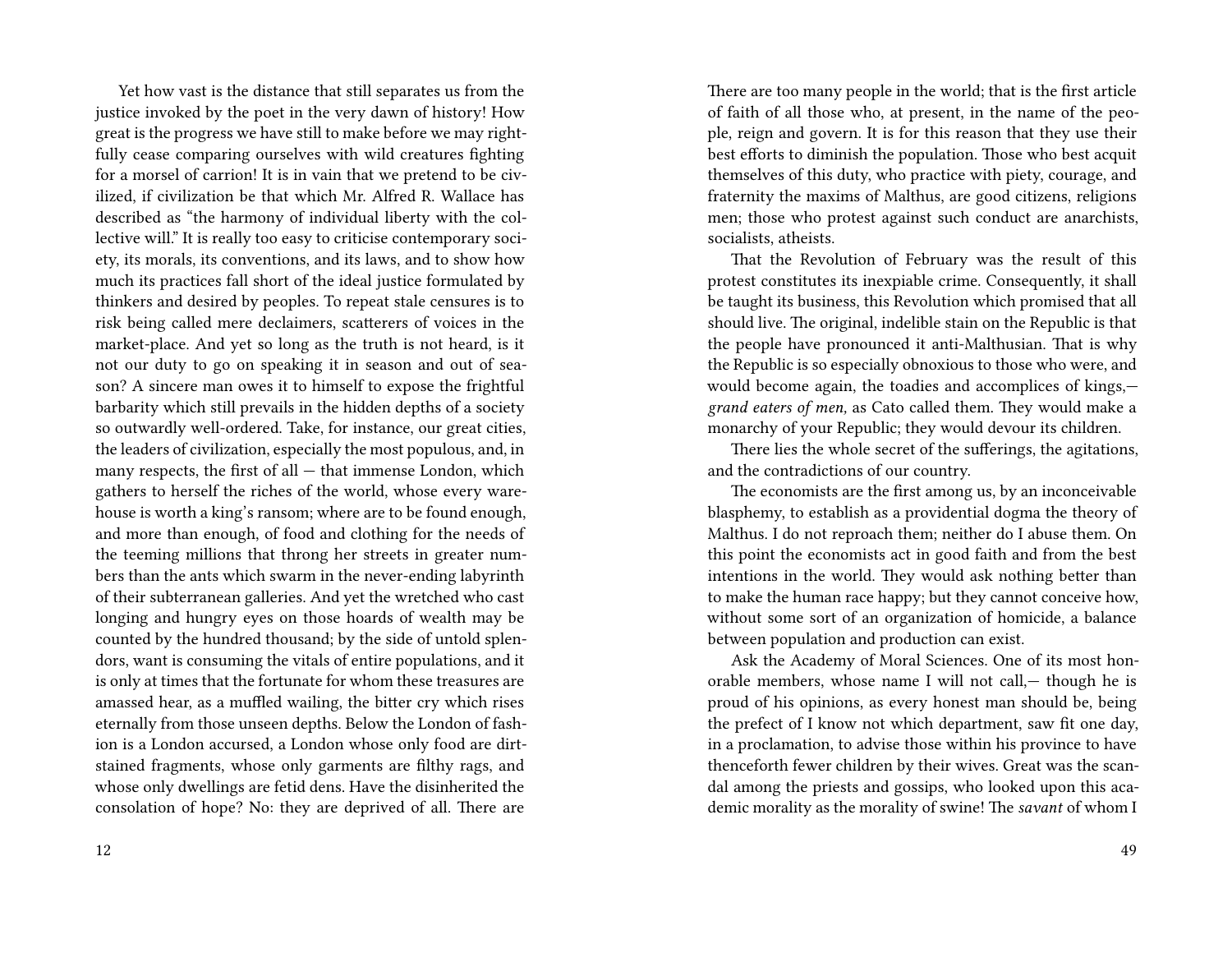And our people, in saying this, think themselves as truly Christian, as conservative of good morals and the family, as the late Malthus.

Now, what the people say in France, the economists deny; the lawyers and the *litterateurs* deny; the Church, which pretends to be Christian, and also Gallican, denies; the press denies; the large proprietors deny; the government, which endeavors to represent them, denies.

The press, the government, the Church, literature, economy, wealth,— everything in France has become English; everything is Malthusian. It is in the name of God and his holy providence, in the name of morality, in the name of the sacred interests of the family, that they maintain that there is not room in the country for all the children of the country and that they warn our women to be less prolific. In France, in spite of the desire of the people, in spite of the national belief, eating and drinking are regarded as privileges, labor a privilege, family a privilege, country a privilege.

Antony Thouret said recently that property, without which there is neither country, nor family, nor labor, nor morality, would be irreproachable as soon as it should cease to be a privilege; a clear statement of the fact that, to abolish all the privileges which to speak, exclude a portion of the people from the law, from humanity, we must abolish, first of all, the fundamental privilege, and change the constitution of property.

M.A. Thouret, in saying that, agreed with us and with the people. The State, the press, political economy, do not view the matter in that light; they agree in the hope that property, without which, as M. Thouret says, there is no labor, no family, no Republic, may remain what it always has been,— a privilege.

All that has been done, said, and printed to-day and for the last twenty years, has been done, said, and printed in consequence of the theory of Malthus.

The theory of Malthus is the theory of political murder; of murder from motives of philanthropy and for love of God, some among them who live and die in dampness and gloom without once raising their eyes to the sun.

What boots it to the wretched outcast, burning with fever or craving for bread, that the Book of the Christians opens the doors of heaven more widely to him than to the rich! Beside his present misery all these promises of happiness, even if he heard them, would seem the bitterest irony. Does it not appear, moreover,—judging by the society in which the majority of preachers of the Gospel most delight,— that the words of Jesus are reversed, that the "Kingdom of God" is the guerdon of the fortunate of this world,— a world where spiritual and temporal government are on the best of terms, and religion leads as surely to earthly power as to heavenly bliss? "Religion is a cause for preferment, irreligion a bar to it," as a famous commentator of the Bible, speaking to his sovereign, said it ought to be.<sup>2</sup>

When ambition thus finds its account in piety, and hypocrites practise religion in order to give what they are pleased to call their conscience a higher mercantile value, is it surprising that the great army of the hopeless should forget the way to church? Do they deceive themselves in thinking that, despite official invitations, they would not always be well received in the "houses of God?" Without speaking here of churches whose sittings are sold at a price, where you may enter only purse in hand, is it nothing to the poor to feel themselves arrested on the threshold by the cold looks of well-clad men and the tightened lips of elegant women? True, no wall bars the passage, but an obstacle still more formidable stops the way,— the dark atmosphere of hatred and disgust which rises between the disinherited and the world's elect.

Yet the first word uttered by the minister when he stands up in the pulpit is "Brethren," a word which, by a characteristic differentiation, has come to mean no more than a sort of potential

<sup>&</sup>lt;sup>2</sup> Alexander Cruden, Preface to the "Concordance."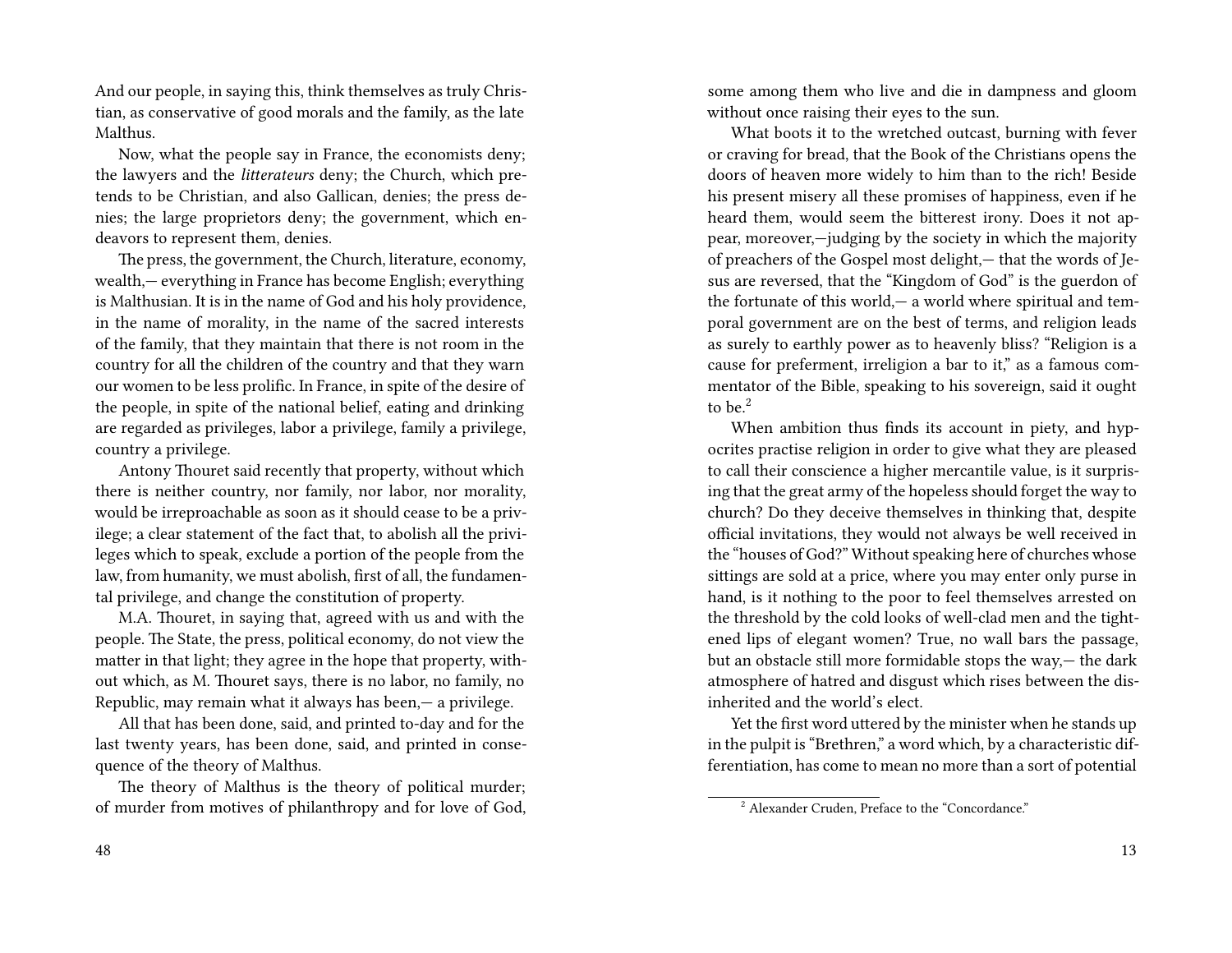and theoretic fraternity without practical reality. Nevertheless, its primitive sense has not altogether perished, and if the outcast that hears it be not stupefied by hunger, if he be not one of those boneless beings who repeat idiotically all they hear, what bitter thoughts will be suggested by this word "brethren," coming from the lips of men who feel so little its force! The impressions of my childhood surge back into my mind. When I heard for the first time an earnest and eager voice beseech the "Father who is in heaven" to give us "our daily bread," it seemed to me that by a mysterious act a meal would descend from on high on all the tables of the world. I imagined that these words, repeated millions and milliards of times, were a cry of human brotherhood, and that each, in uttering them, thought of all. I deceived myself. With some the prayer is sincere; with the greater part it is but an empty sound, a gust of wind like that which passes through the reeds.

Governments at least talk not to the poor about fraternity; they do not torment them with so sorry a jest. It is true that in some countries the jargon of courts compares the Sovereign to a father whose subjects are his children, and upon whom he pours the inexhaustible dews of his love; but this formula, which the hungry might abuse by asking for bread, is no longer taken seriously. So long as Governments were looked upon as direct representatives of a heavenly Sovereign, holding their powers by the grace of God, the comparison was legitimate; but there are very few now that make any claim to this *quosi*divinity. Shorn of the sanctions of religion, they no longer hold themselves answerable for the general weal, contenting themselves instead with promising good administration, impartial justice, and strict economy in the administration of public affairs. Let history tell how these promises have been kept. Nobody can study contemporary politics without being struck by the truth of the words attributed alike to Oxenstjerna and Lord Chesterfield: "Go, my son, and see with how little wisdom the world is governed!" It is now a matter of common knowledge

"On some other occasion I will ask you to permit me to accompany you upon the journey onward."

H.

## **The Malthusians.**

The following article, written by P.J. Proudhon, appeared August 11, 1848, in the journal of which he was then editor. It is one of the most famous of the shorter pieces from his brilliant pen:

Dr. Malthus, an economist, an Englishman, once wrote the following words:

"A man who is born into a world already occupied, his family unable to support him, and society not requiring his labor, such a man, I say, has not the least right to claim any nourishment whatever; he is really one too many on the earth. At the great banquet of Nature there is no plate laid for him. Nature commands him to take himself away, and she will not be slow to put her order into execution."

As a consequence of this great principle, Malthus recommends the most terrible threats, every man who has neither labor nor income upon which to live to *take himself away,* or at any rate to have no more children. A family,— that is, love, like bread, is forbidden such a man by Malthus.

Dr. Malthus was, while living, a minister of the Holy Gospel, a mild-mannered philanthropist, a good husband, a good father, a good citizen, believing in God as firmly as any man in France. He died (heaven grant him peace) in 1834. It may be said that he was the first, without doubt, to reduce to absurdity all political economy, and state the great revolutionary question, the question between labor and capital. With us, whose faith in Providence still lives, in spite of the century's indifference, it is proverbial — and herein consists the difference between the English and ourselves — that "everybody must live."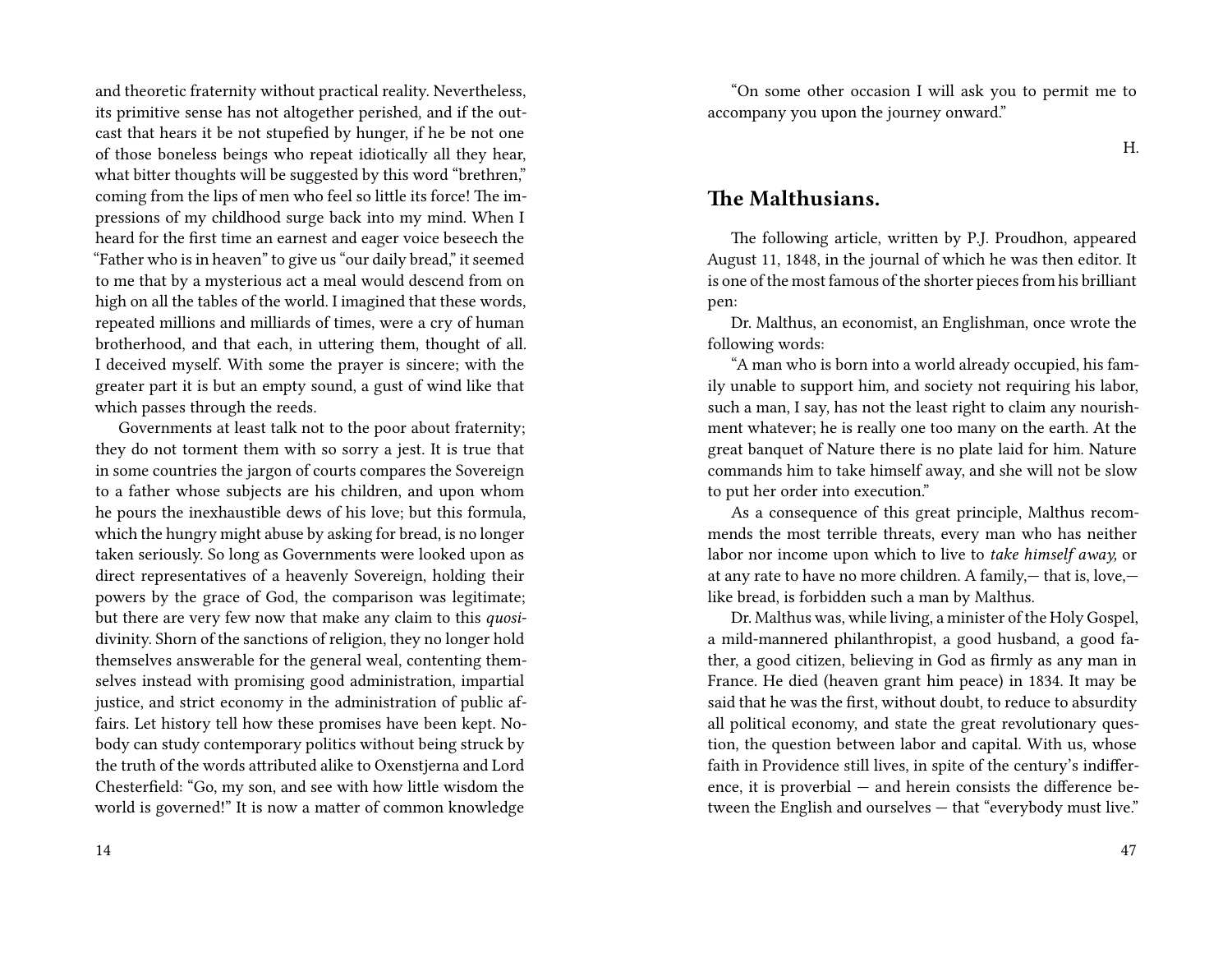"'Yes, yes; I see, I see; no man can live to himself alone.

"'The day of the aristocrat is passed.

"'Democracy is taking all things at the flood, and must ride on to fortune.

"'But what see I myself beholding?

"'A vast multitude,— the great public,— needy, lacking wisdom, lacking understanding.

"'And yet this public is speaking as with the authority of the Most High. Enacting laws in the name of liberty,— despotic laws,— and enforcing them by all the appliances known to tyranny.

"'It is this public that establishes *legality*.

"'It is to this public opinion I have bowed, and said, "It is good enough for me."

"'Is it?

"'No!

"'By God, I will cease being the thing this ignorance and superstition, massed in popular opinions, has fashioned me. My brains are for my own use to cut a highway of thought to the very throne of Truth and Justice!

"'Hitherto I have done no thinking.

"'Henceforth my path shall be Thought-clear.

"'I have read the poet who sang:

The world was set to order,

And the atoms marched in tune.

"'I see, to use my own brains for my own benefit is to find the *harmony* in which mankind may live, move, and have their being.

"'No legality shall suffice.

"'No public opinion shall deter me.

"'Onward to the new goal!'

"Such the picture of yourself you may behold in the mirror of light.

that power, whether its nature be monarchic, aristocratic, or democratic, whether it be based on the right of the sword, of inheritance, or of election, is wielded by men neither better nor worse than their fellows, but whose position exposes them to greater temptations to do evil. Raised above the crowd, whom they soon learn to despise, they end by considering themselves essentially superior beings; solicited by ambition in a thousand forms, by vanity, greed, and caprice, they are all the more easily corrupted that a rabble of interested flatterers is ever on the watch to profit by their vices. And possessing as they do a preponderant influence in all things, holding the powerful lever whereby is moved the immense mechanism of the State — functionaries, soldiers, and police — everyone of their oversights, their faults, or their crimes repeats itself to infinity and magnifies as it grows. It is only too true: a fit of impatience in a Sovereign, a crooked look, an equivocal word, may plunge nations into mourning and be fraught with disaster for mankind. English readers, brought up to a knowledge of Biblical lore, will remember the striking parable of the trees who wanted a king.<sup>3</sup> The peaceful trees and the strong, those who love work and whom man blesses; the olive that makes oil, the fig-tree that grows good fruit, the vine that produces wine, "which cheereth God and man," refuse to reign; the bramble accepts, and of that noxious briar is born the flame which devours the cedars of Lebanon.

But these depositaries of power who are charged, whether by right divine or universal suffrage, with the august mission of dispensing justice, can they be considered as in any way more infallible, or even as impartial? Can it be said that the laws and their interpreters show towards all men the ideal equity as it exists in the popular conception? Are the judges blind when there come before them the wealthy and the poor—Shylock, with his murderous knife, and the unfortunate who has sold

 $3$  Judges ix. 8.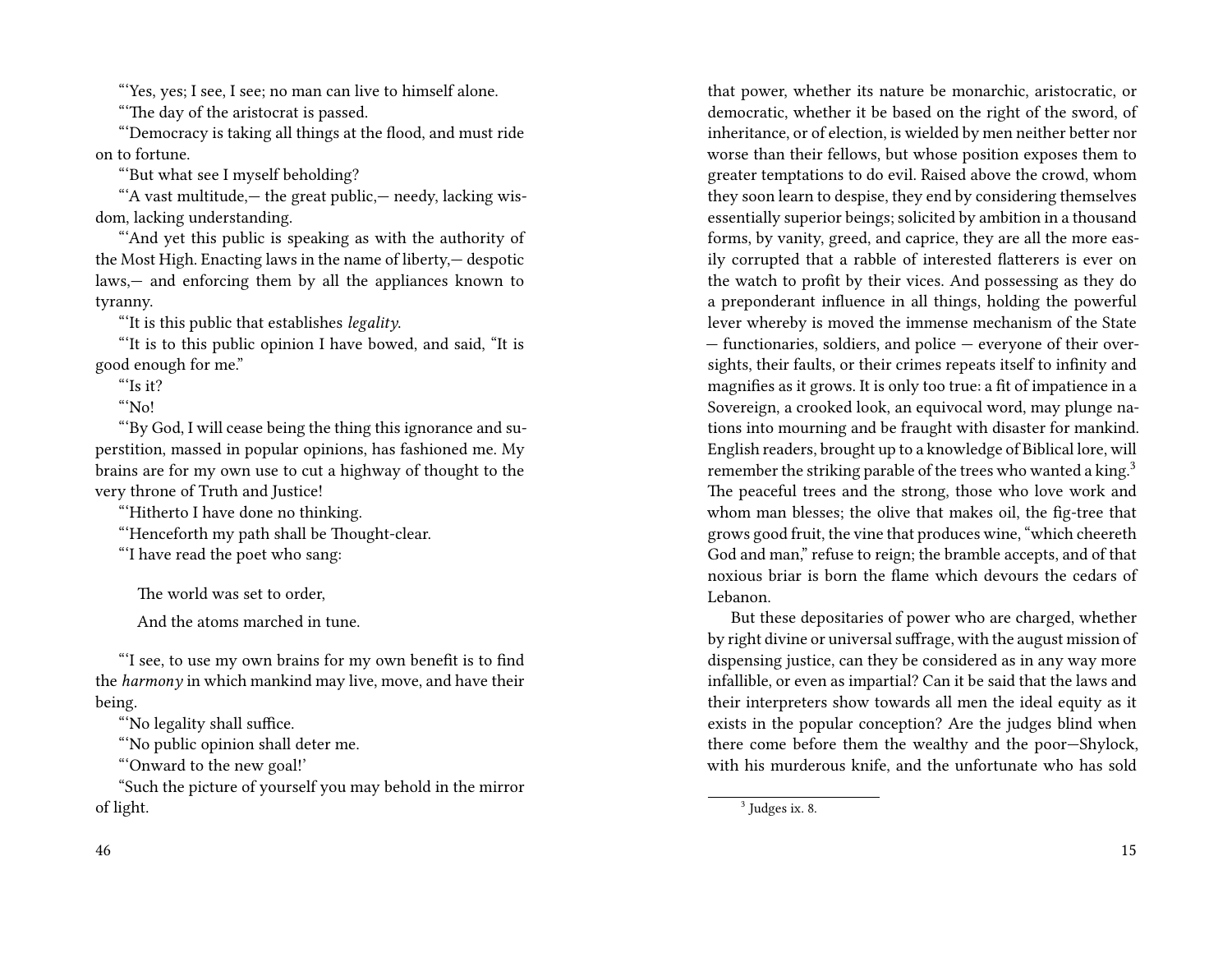beforehand pounds of his flesh or ounces of his blood? Hold they always even scales between the king's son and the beggar's brat? That these magistrates should firmly believe in their own impartiality and think themselves incarnate right in human shape, is quite natural; every one puts on  $-$  sometimes without knowing it  $-$  the peculiar morality of his calling; yet judges, no more than priests, can withstand the influence of their surroundings. Their sense of what constitutes justice, derived from the average opinion of the age, is insensibly modified by the prejudices of their class. How honest soever they may be, they cannot forget that they belong to the rich and powerful, or to those, less fortunate, who are still on the lookout for preferment and honor. They are moreover blindly attached to precedent, and fancy that practices inherited from their forerunners must needs be right. Yet when we examine official justice without prejudice, how many iniquities do we find in legal procedures! Thus the English are scandalized and rightly so  $-$  by the French fashion of examining prisoners, those sacred beings who in strict probity ought to be held innocent until they are proved guilty; while the French are disgusted, and not without reason, to see English justice, through the English Government, publicly encourage treachery by offers of impunity and money to the betrayer, thereby deepening the degradation of the debased and provoking acts of shameful meanness which children in their schools, more moral than their elders, regard with unfeigned horror.

Nevertheless law, like religion, plays only a secondary part in contemporary society. It is invoked but rarely to regulate the relations between the poor and the rich, the powerful and the weak. These relations are the outcome of economic laws and the evolution of a social system based on inequality of conditions.

*Laissez faire!* Let things alone! have said the judges of the camp. Careers are open; and although the field is covered with corpses, although the conqueror stamps on the bodies of the not expect you will agree to — when you have done considering it.

"When you turn your brain to look into the mirror I spoke of, you will see yourself, intellectually and morally, us one taking a journey. Already you have left the old devil-abode, where you dreamed of crushing, enslaving, or annihilating a world for your own private benefit,— and have come to the abode of mortals whose motto is still, 'Every man for himself; the best man wins;' but now the stakes are not the world. That sort of dice-throwing has come to be illegitimate. You think with a few *billions* you ought to be contented and stop, and go give the rest of mankind a chance.

"Before, you were governed only by your wild greed, which roamed unchecked to devour the entire substance of kingdoms, principalities, and dominions.

"Ordained of God to to emperor, king, despot, demon, for your own benefit.

"But now look! You are in a realm where the motto is, 'Be greedy; but not too greedy.'

"You may devour widows houses, afflict the fatherless and oppressed,— but you must do it legally, according to law, in harmony with public opinion.

"Will you call to your aid your imagination? It may be necessary for you to realize fully the picture you present in the shadowless mirror.

"You see a man who has said to himself:

"'What a boon to me is life! If to me, why not to others, to *all* others?

"'What a charm for me has liberty! Am I alone in this? Is it not, also, dear to all? Nay, is it not essential for all? Could I possibly enjoy it alone? Must not *all* possess it for me to retain it?

"'Ah, me! If my brains are for my own benefit, is it not clear that they must help, and not hinder, the benefit so eagerly sought by each and all, this human world over?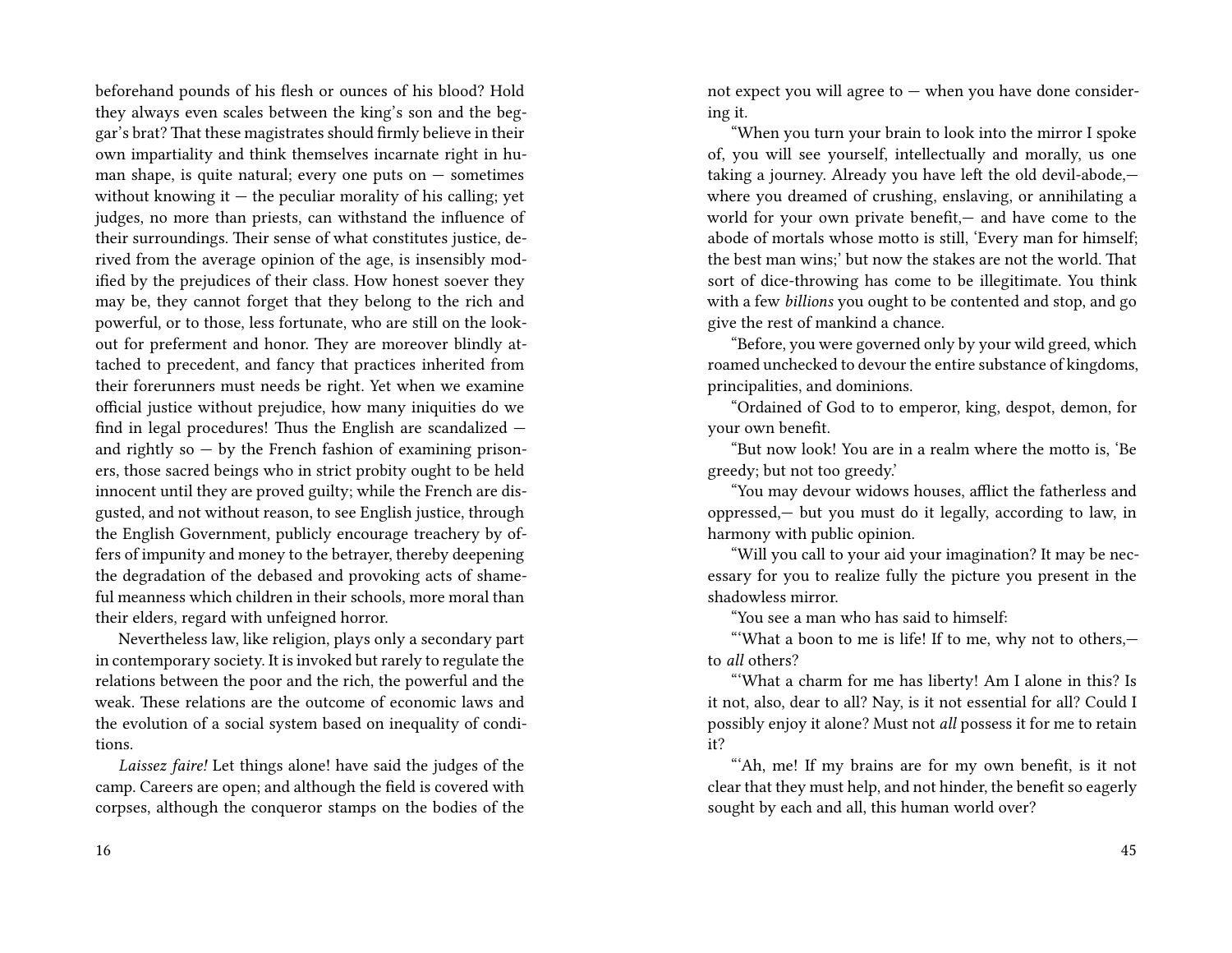"For that matter, we all practically stand on the same ground. Your public opinion is simply the popular idea of what is right, or somewhere near right. Other people know no more about God than you or I. When they say, 'Thus saith God,' it amounts to no more than if they said, 'Thus *we* say.' There may be a God; there may not be. All you get, if there be one, is your ability to see things,— power to investigate and to understand the natural world about you and the natural world of man which, it might not be amiss to sat, is within you. Now, this ability, this power, increases with use. It grows like the muscular tissues of the body. Every age inherits the past, and adds to it by its own growth. If we are not wiser, we have more knowledge than our fathers.

"Well, now, there you stand, half-way out of your corner. You first said God gave you brains for your own benefit. But if you sought your own benefit in the way you proposed, you would start on a war for the extermination of the rest of mankind. Your motto, written large, foil size, would be: 'I want this earth. All but me must emigrate.' Of course, you would be aiming at the impossible and get tripped up. But you would in so far fall short of realizing your ideal benefit.

"Now, as I say, you have advanced so far that you say of course you don't believe in deliberately wronging others; you will do a legitimate, a *legal* business. You recognize public opinion and the laws. You assume you are thus on the side of substantial justice.

"Now, would you step out from the shadow entirely, you would see a new sight. You might, as it were, look in a mirror and contemplate yourself.

"Shall I tell you what you would see?"

"Yes, as you think you know all about it, go on!"

"No, you are mistaken. I don't think I know *all* about it; but I am confident I know a little,— a little more than you, for instance. You shall be my judge. I shall say nothing which I shall

vanquished, although by supply and demand, and the combinations and monopolies in which they result, the greater part of society becomes enslaved to the few, let things alone — for thus has decreed fair play. It is by virtue of this beautiful system that a *parvenu*, without speaking of the great lord who receives counties as his heritage, is able to conquer with ready money thousands of acres, expel those who cultivate his domain, and replace men and their dwellings with wild animals and rare trees. It is thus that a tradesman, more canning or intelligent, or, perhaps, more favored by luck than his fellows, is enabled to become master of an army of workers, and as often as not to starve them at his pleasure. In a word, commercial competition, under the paternal aegis of the law, lets the great majority of merchants — the fact is attested by numberless medical inquests — adulterate provisions and drink, sell pernicious substances as wholesome food, and kill by slow poisoning, without for one day neglecting their religious duties, their brothers in Jesus Christ. Let people say what they will, slavery, which abolitionists strove so gallantly to extirpate in America, prevails in another form in every civilised country; for entire populations, placed between the alternatives of death by starvation and toils which they detest, are constrained to choose the latter. And if we would deal frankly with the barbarous society to which we belong, we must acknowledge that murder, albeit disguised under a thousand insidious and scientific forms, still, as in the times of primitive savagery, terminates the majority of lives. The economist sees around him but one vast field of carnage, and with the coldness of the statistician he counts the slain as on the evening after a great battle. Judge by these figures. The mean mortality among the well-to-do is, at the utmost, one in sixty. Now the population of Europe being a third of a thousand millions, the average deaths, according to the rate of mortality among the fortunate, should not exceed five millions. They are three times five millions! What have we done with these ten million human beings killed before their time? If it be true that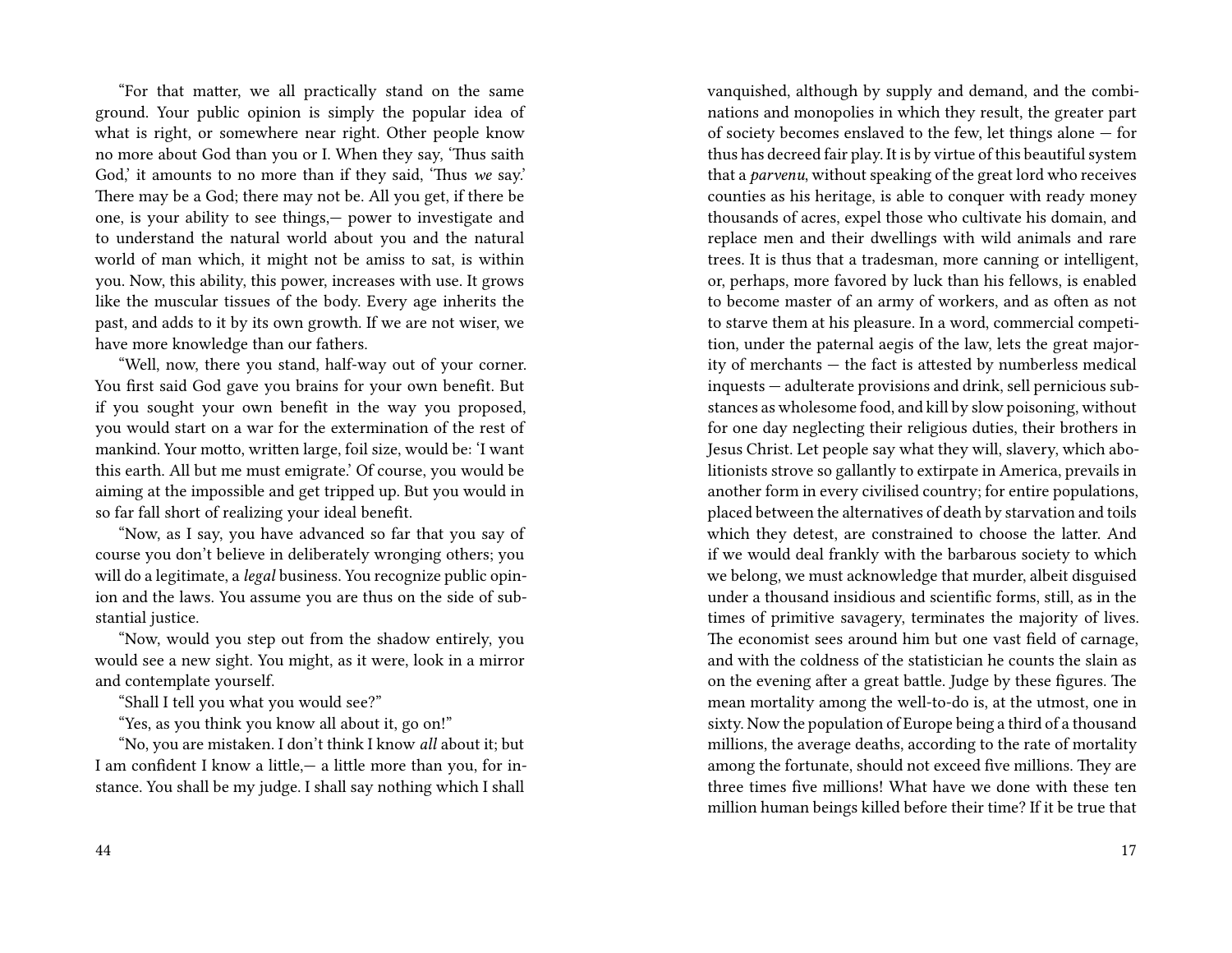we have duties, one towards the other, are we not responsible for the servitude, the cold, the hunger, the miseries of every sort, which doom the unfortunate to untimely deaths? Race of Cains, what have we done with our brothers?

[To be continued.]

# **What's To Be Done? A Romance. By N. G. Tchernychewksy.**

Translated by Benj. R. Tucker.

Continued from No. 42.

Maria Alexevna lent an attentive ear and tried to catch the conversation; but her knowledge of French was limited. However, she knew the meaning of certain words which perpetually recurred in the conversation: *beautiful, charming, love, happiness.*

*Beautiful! Charming!* Maria Alexavna has long heard those adjectives applied to her daughter. *Love!* She clearly sees that Mikhail Ivanytch is madly in love. Where there is *love* there is *happiness*. It is complete; but when will he speak of marriage?

"You are very ungrateful, Vérotchka," said Maria Alexevna in a low voice to her daughter; "why do you turn away your head? They certainly pay you enough attention, little stupid! Tell me the French for *engaged* and *marriage*. Have they said those words?"

"No, mamma."

"Perhaps you are not telling me the truth? Take care!"

"No; no such words have passed their lips. . . . Let us go; I can stay here no longer!"

"Go! What do you say, wretch?" muttered Maria Alexevna, into whose eyes the blood shot.

"Yes, let us go! Do with me what you will; but I stay here no longer. Later I will tell you why. Mamma," continued the young

18

don't think so, just tackle him. But he's a deal sight better to other people than he is to himself. He's too fussy. Has too many 'principles,' crotchets, hobbies. It don't pay to have hobbies,to be wiser and better than the rest of mortals. Your lot is cast with mankind as it is today, and you are bound, if you're in Rome, to do as the Romans do  $-$  or go under. But that man  $-$ I don't suppose he ever wronged anybody in his life."

"Astonishing! The miserable fellow! How he must suffer! Not to do as the Romans do! And he's going under, is he?"

"No, he isn't; because he's never been over. He's always stayed down."

"But he must be miserable?"

"Yes, but he don't know it."

"He never wronged any one! That's his sin, is it?"

"Well, yes, it's a sin to be too superstitious that way. I don't believe myself in deliberately wronging others, but one can spend all his time thinking how not to do it. He must go ahead, and keep an eye on business,— legitimate business."

"Oh! your proposition now is this: a man's brains are his own, and to be used for his own benefit, in doing legitimate business."

"Exactly! I supposed that was understood."

"You *will* be as honest, then, as the law allows you to be? Yours is a *legal* virtue?"

"As the law allows; as, also, public opinion allows. More than that I don't pretend."

"A man's brains, toon, are to be used for his own benefit in such ways as public opinion and the laws do not forbid?"

"I'm willing to rest my case there."

"When you said God,— I believe you said God,— you meant to say God as interpreted by public opinion and the laws? That is, you take your God second-hand?"

"That's better than you reformers do. For you are one and all atheists."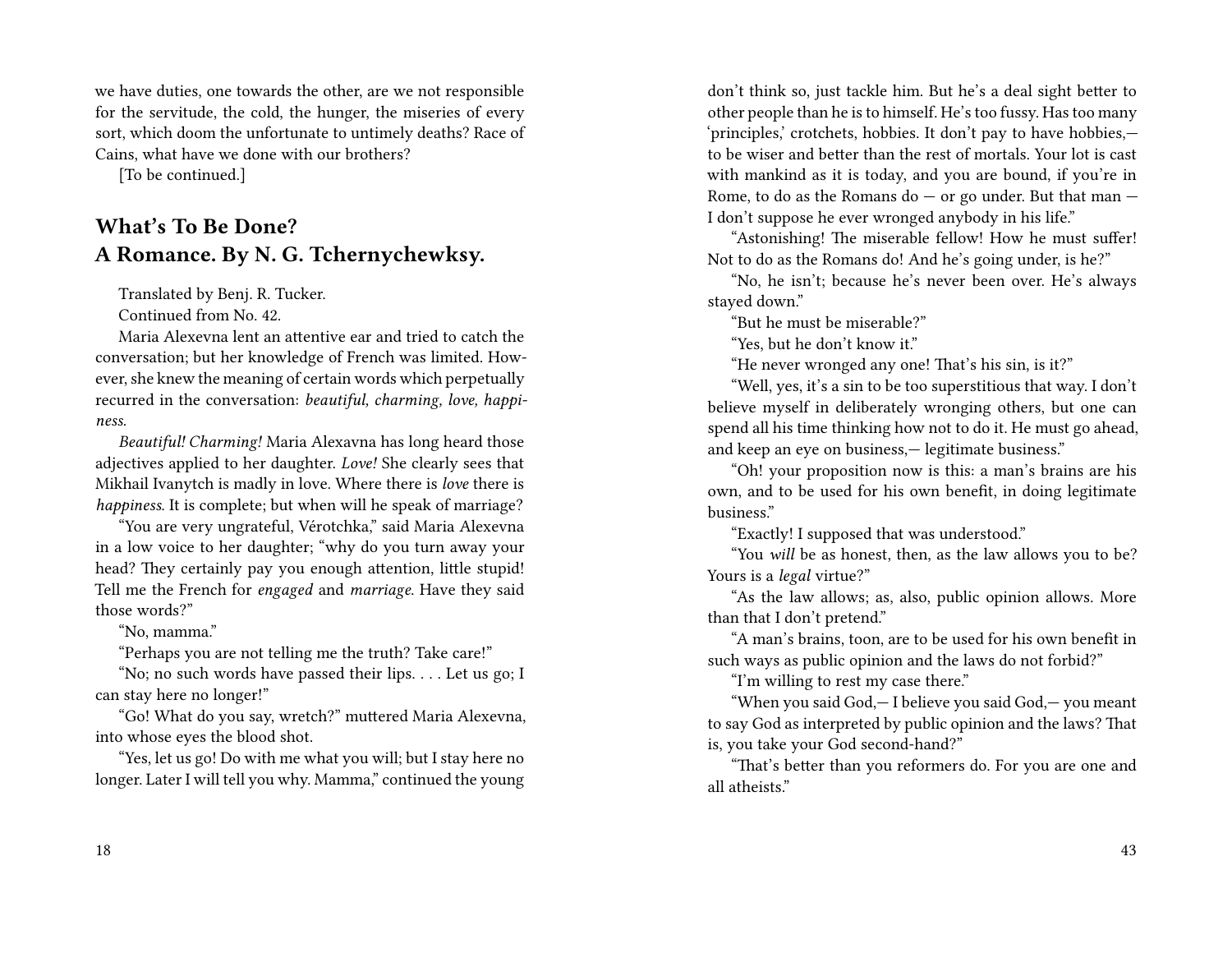corner foamed at the mouth. He raved himself hoarse. He sank down exhausted, quiescent.

Then his tormentor said: "You say a man's brains are his own: you mean, a man's brains are the devil's."

The exhausted would-be billionaire whispered: "You lie!"

"But I will show you I do not lie. What is a devil? A devil is the incarnation of ignorance, darkness, wrong, cruelty, murder; a destroyer, a glutton, and a gouger; a roaring lion going about seeking whom he may devour — for his own benefit: he is also — an ass.

"And for this last — which is but the sum and result of all his other attributes — he is doomed.

"All the brains in the world won't save him.

"There is a black drop in his heart,— a drop of poison.

"A little drop; but, as it mounts to his brain, it puts confusion there. The man sees as through a glass darkly, sees men as trees walking: sees so many trees to be chopped down and cast into the fire for *his* benefit.

"With all his brains he is a fool, an ass. He makes this fatal mistake. They are not trees, these men: they are also *selves*.

"Assailed, at length they turn and rend him.

"What did he expect?

"He expected that he could go on despoiling all mankind of life and property, and that this same mankind, despoiled and starving, would submit, subside, go placidly to perdition, and leave him alone to flourish.

"A more asinine conclusion could not be reached." This champion of brains has regained his breath. He is also, in a measure, calmed.

He comes a little way from his corner.

He looks out of the window.

A neighbor, passing, nods to him.

"There goes a man, now, too honest to live. He's poor, but he don't seem to mind it. Or, at any rate, it don't fret him. You see he's not ambitious. He has plenty of brains, nevertheless. If you girl, in a loud voice, "I have too severe a headache; I can remain no longer. Let us go, I beg of you."

And at the same time Vérotchka rose.

"It is nothing." said Maria Alexevna, severely; "promenade in the corridor a little while with Mikhail Ivanytch, and it will pass away."

"Mamma, I feel very ill; come quickly, I beg of you."

The young people hastened to open tho door and offered their arms to Vérotchka, who had the impoliteness to refuse. They placed the ladies in the carriage. Meanwhile Maria Alexevna looked upon the valets with an air which seemed to say: "See, rabble, how eager these fine gentlemen are in their attentions, and that one there will be my son-in-law, and soon I too shall have at my bidding wretches like you." Then mentally addressing her daughter:

"Must you be obstinate, stupid that you are! But I will put you on your good behavior. . . . Stay, stay, my future son-in-law is spearing to her; he arranges her in the carriage. Listen: *health, visit, permit* (he is asking her permission to call and inquire after her health.)" Without becoming any the less angry, Maria Alexevna took into consideration the words she had just heard.

"What did he say on leaving you?" she asked, as soon as the carriage had started.

"He told me that tomorrow morning he would come to our house to ask after my health."

"You are not lying? He really said tomorrow?"

Vérotchka said nothing.

"You have escaped finely," resumed her mother, who could not refrain from pulling her hair; "but be gay tomorrow! Sleep tonight, stupid, and above all do not take it into your head to weep; for if tomorrow morning you are pale, if your eyes are red, beware! I shall be pitiless; your pretty face will be gone; but I shall have asserted myself!"

"I long since ceased to weep, as you well know." "That's right! But talk with him a little more."

19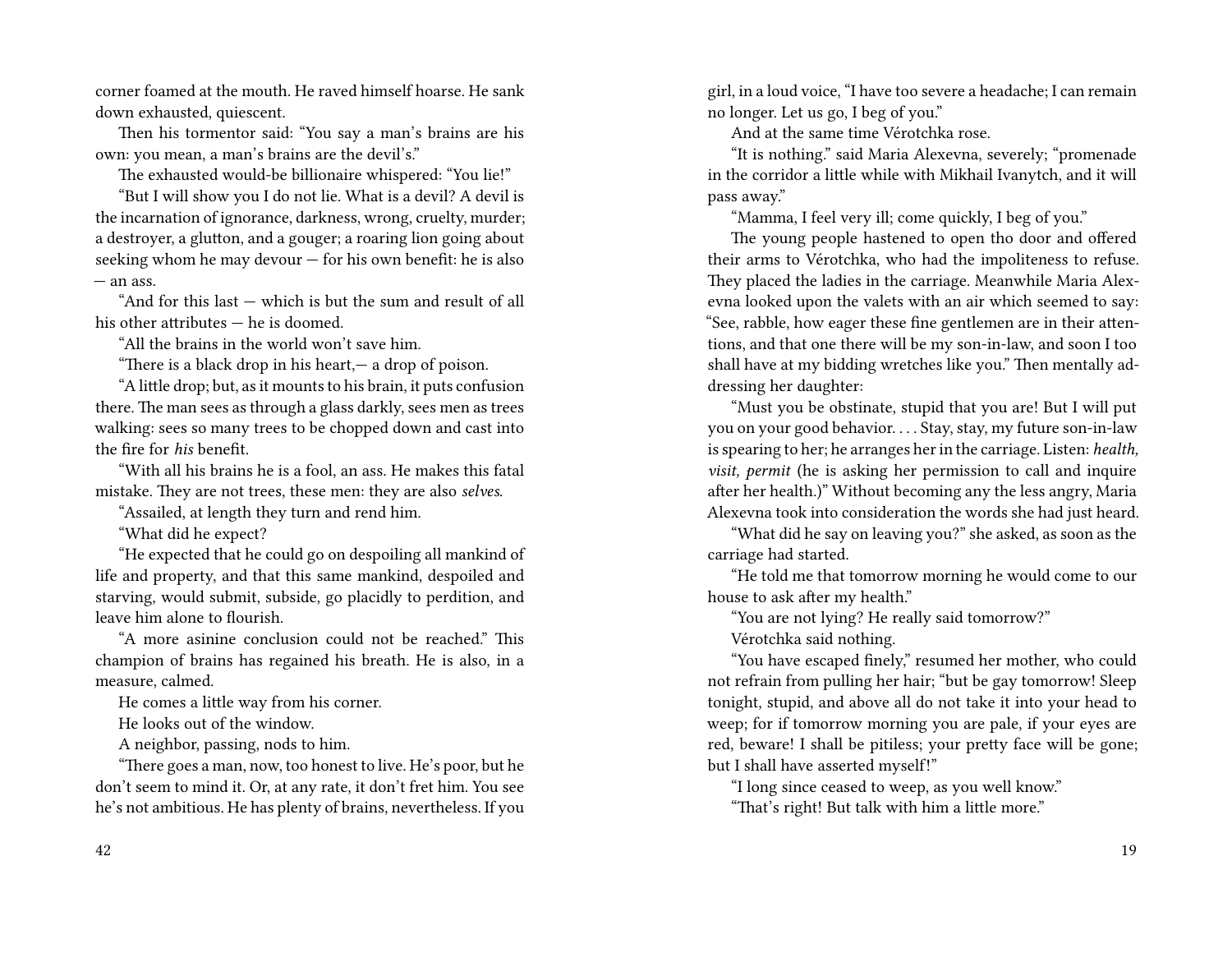"I will try tomorrow."

"That's right! It is time to become reasonable. Fear God and have a little pity for your mother, boldface that you are!"

After a silence of ten minutes:

"Vérotchka, do not be angry with me; it is through love for you and for your good that I torment you. children are so dear to their mothers. I carried you for nine months in my womb. I ask of you only gratitude and obedience. Do as I tell you, and tomorrow he will propose."

"You are mistaken, mamma; he does not dream of it. If you knew of what they talked!"

"I know it. If he does not think of marriage, I know of what he thinks. But he does not know the people with whom he has to deal. We will reduce him to servile obedience, and, if necessary, I will carry him to the altar in a sack, or I will drag him there by the hair, and still he will be content. but a truce to babbling! I have already said too much to you; young girls should not know so much. It is the business of their mothers. The daughters have only to obey. Tomorrow you will speak to him."

"Yes."

"And you, Pavel Konstamtinytch, of what are you thinking with your chilly air? You tell her also, in the name of your paternal authority, that you order her to obey her mother in everything."

"Maria Alexevna, you are a wise woman; but the affair is difficult, and even dangerous. Can you carry it through?"

"Imbecile! That is very appropriate now! And before Vérotchka, too! The proverb is quite right: *do not stir up ordure if you fear its stench.* It is not your advice that I ask; only this: should a daughter obey her mother?"

"Certainly! Certainly! Maria Alexevna, that is just." "Well, do you order her as a father?"

"Ah!" cries my man in a corner, "that would be a pretty howdo-you-do. Where would be the stimulus, the inducement, the incitement?"

It is in vain to reply to this capitalist in a corner that the world is not bound to provide him out of its general welfare with stimulants, inducements, incitements to be other than an honest man, a fair and square man; measuring his fairness and squareness by the *equivalents of his own labor or capital he renders for the labor or capital of others.*

"For," he shouts, "that would be damned poor consolation. Besides, what's an equivalent? One man's hour of brains for another's hour of no brains?"

And now he is furious. He stands there maddened and gesticulating, his voice raised to a shriek.

"I tell you a man's brains are his own! A man's brains are for his own benefit! If he must be Socialist, Nihilist, Anarchist, that is, be brains for all God's world,— he is no man, but a slave,— a damned slave!"

This capitalist is profane.

He is probably more profane than he would be if he had not his millions — to get.

He hopes, he expects, even yet to show that his brains are good for a few billions.

Then he will be rosy, fat, and jolly. He will smile at you blandly, when you "air your theories."

But now he rages if you but lay a straw across his path. He can brook no slightest cheek to his ambition.

"You're a damned interfering lunatic," he cries, "and you ought to be locked up, you had. It ought not to be allowed in this country, endangering life and property. There's that Herr Most! I'd send him to hell quicker, if I had the chance."

And this man,— this poor man,— this capitalist,— this poor man who is a billionaire in his heart,— who would trample life, liberty, and all men's happiness but his own in the dust, if need be, to provide employment for his brains,— this poor man in the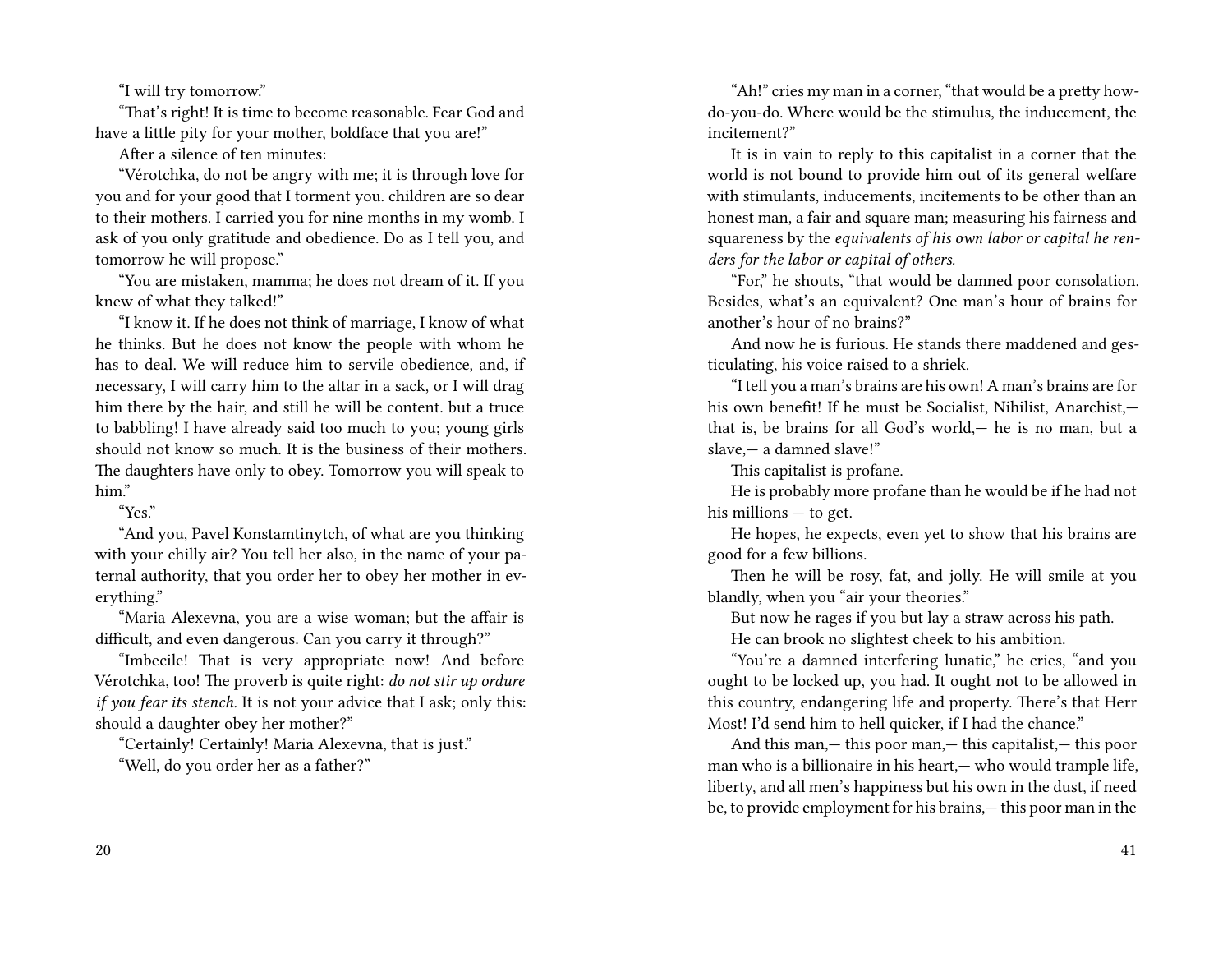minds, considering the time they have had to travel, than can be said of any other agitation yet set in motion over the world. History is playing into our hands every day, and the swindle of reigning politics is daily outpreaching to sober-minded people the capacity of our types and pockets.

X.

## **Liberty and Wealth.**

#### **I. Starting on the Journey.**

"Every man's brains are God-given for his own benefit."

This is the corner into which I beheld a capitalist driven. I say capitalist. But the man was only a day-laborer, and had found it difficult to keep a small family in ordinary comfort.

"Nobody is to blame but myself that I am not rich," he said; "I have neglected to pursue the proper course. But that course was open to me, as it is to everybody in *this* country. The way is before every man's eyes; it needs but the will and — the brains."

So, I said, he was a capitalist.

If he lay in the gutter and drank swill, he would still be a capitalist.

For "out of the abundance of the heart the mouth speaketh," even with more oracular power than out of the abundance of gold.

What is a capitalist?

One who has capital?

Oh, no!

A capitalist is one who uses, or would use, his capital to get other people's capital,— taking good care to keep his own insured and solid.

Did he exchange one sort for another sort, the scales balancing, he would be no robber; so, not a capitalist.

40

"Vérotchka, obey in all things your mother, who is a wise woman, an experienced woman. She will not teach you to do evil. This obedience I enjoin upon you as a father."

On stepping from the carriage Vérotchka said to her mother:

"It is well; I will talk with him tomorrow. But I am very tired, and I need rest."

"Yes, go to bed. I will not disturb you. Sleep well; you need to for tomorrow."

In order to keep her promise Maria Alexevna entered the house without making a disturbance. How much that cost her! How much it cost her also to see Vérotchka enter her room directly without stopping to take tea!

"Vérotchka, come here!" she said to her, pleasantly.

The young girl obeyed.

"Bow your little head; I wish to bless you. There! May God bless you, Vérotchka, as I bless you!"

Three times in succession she blessed her daughter, after which she offered her her hand to kiss.

"No, mamma. I long ago told you that I will not kiss your hand. Let me go now, for I really feel very ill."

The eyes of Maria Alexevna blazed with hatred, but she again restrained herself, ana gently said:

"Go! Rest yourself!"

Vérotchka spent much time in undressing.

While taking off her dress and patting it in the closet, while taking off her bracelets and ear-rings, each of those simple operations was followed by a long reverie. It was some time before she discovered that she was very tired, and that she had sunk into an arm-chair, being unable to stand erect before the mirror. At last she perceived it, and made haste to get into bed.

She had scarcely lain down when her mother entered, carrying on a tray a large cup of tea and a number of biscuits.

"Come, eat, Vérotchka, it will do you good. You see that your mother does not forget you. I said to myself: Why has my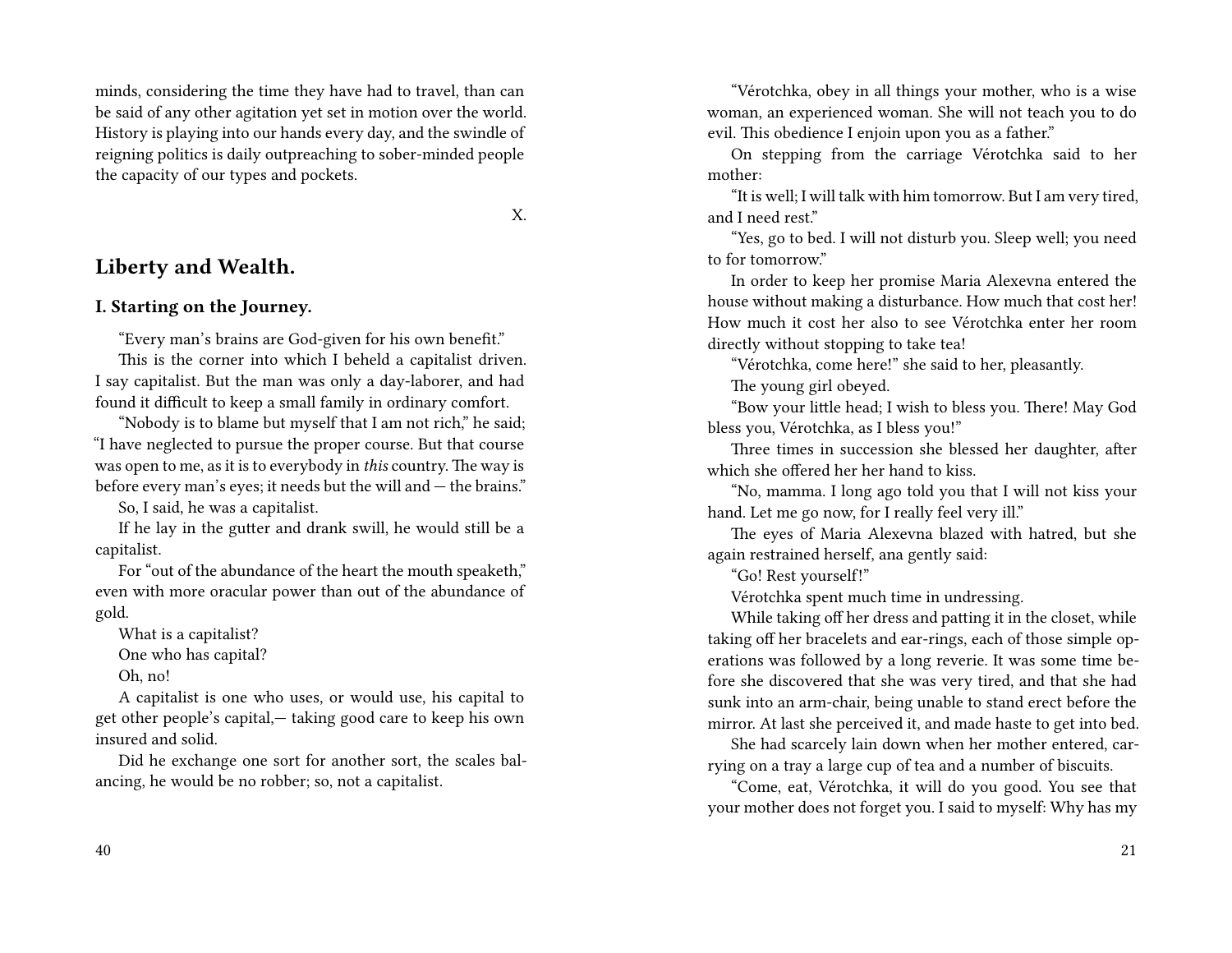daughter gone to bed without her tea? And I desired to bring it to you myself; help yourself, dear child."

This kind and gentle voice which Vérotchka had never heard surprised her very much, till, looking at her mother, she saw her cheeks inflamed and her eyes disordered.

"Eat!" continued Maria Alexevna; "when you have finished, I will go for more."

The tea and cream which she had brought aroused Vérotchka's appetite, and, raising herself on her elbow, she began to drink.

"Tea is really good when it is fresh and strong, with plenty of sugar and cream. When I get rich, I shall always drink it so; it is not like warmed-over, half-sweetened tea, which is so unpalatable. Thank you, mamma."

"Do not go to sleep; I am going to get you another cup. Drink," she continued, as she came back bearing an excellent cup of tea; "drink, my child; I wish to stay with you longer."

Accordingly she sat down, and, after a moment's silence, she began to talk in a somewhat confused voice, now slowly, now rapidly.

"Vérotchka, you just said 'Thank you' to me; it is a long time since those words escaped your lips. You think me wicked; well, yes, I am wicked! Can one help it?

"But, dear me! how weak I am! Three punches in succession — at my age! And then you vexed me; that is why I am weak.

"My life has been a very hard one, my daughter! I do not want you to live one like it. You shall live in luxury. How many torments I have endured! Oh, yes! how many torments!

"You do not remember the life that we lived before your father got his stewardship. We lived very poorly; I was virtuous then, Vérotchka. But now I am no longer so, and I will not burden my soul with a new sin by falsely telling you that I am still virtuous. I have not been for a long time, Vérotchka; you are educated, I am not; but I know all that is written in your books, and I know that it is written there that no one should be treated

not deeply studied the sociological problem involved, and do not know why it is a failure; they only know and see the fact. And just as little as they understand the cause, even so little do they understand the radical remedy. The only remedy which seems to present itself to them is a restriction of the voting qualification through the particular kind of force afforded by the voting trick itself. This will most certainly never work without provoking a bloody rebellion on the part of the disfranchised, and even could it be made to work successfully, it would not abolish the radical evil, but simply intensify it by placing it in the hands of a monopoly just as irresponsible in the premises as the disfranchised slums.

Tho whole scheme of operating society through politics under any conditions of suffrage is radically false and unscientific. It is an invention which begins with denying Liberty. It is a fraudulent contrivance to enslave. *All government worthy the name is social and not political.* The great captain of industry who with will, motive, brain, and integrity moves the affairs of human growth does not propose that the voice of the gin-slinging loafer in Murderers' Alley shall count equally with his own. In social life this thing can never be, as it never ought to be, and under Liberty the gang in Murderers' Alley would never dream of the thing. Politically, however, the very cornerstone of republicanism is laid in the inalienable right of the loafer, the gambler, the rum-seller, and the mutton head to have a voice which shall weigh as powerfully as that of the great executive leader whose lever moves the growth of a whole continent. The political structure is wholly at war with the social, and the real mission of politics is to crush out and forestall the operation of natural social law. It is, in short, a fraud and a swindle from top to bottom.

The work of the Anarchist is to make these points plain and to diffuse them. It is hard fighting against petrified superstitions and prejudices, but, taken for all in all, the doctrines of the Anarchists are taking a more rapid hold upon thinking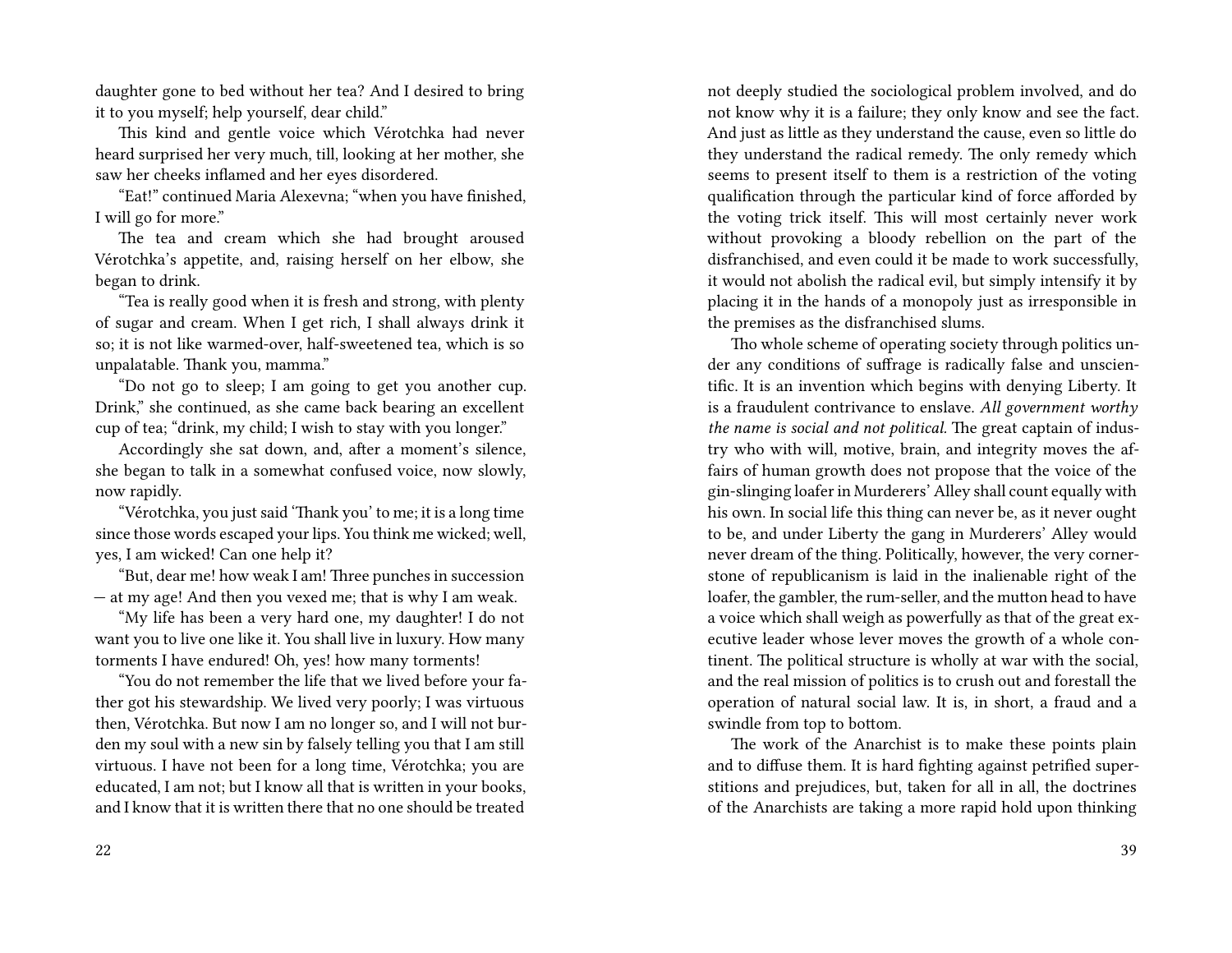forced upon decent American citizenship of either restricting the suffrage or allowing things to surge on into Anarchy. You Anarchists will soon have what you are after, as things are now drifting, in the matter of irresponsible popular suffrage."

"But we Anarchists," I replied, "are the very protestants who are armed to restrict popular suffrage, and since the grounds of restriction with us are based upon a logical, philosophical analysis of human rights, the maximum of restriction with us is naturally the abolition of all political suffrage. You great commercial and industrial leaders are only consistent till the line of restriction reaches your own toes, and then you would like to take the political machine in hand to the enslavement of the rest. It is the republican machine itself that we are after. We indict and condemn it as an artificial invention, wholly at war with Liberty and growth. If the machine itself is an engine of slavery and spoliation, then a monopoly in the running of it is simply an aggravated wrong. The machine was contrived in the understanding that, if worked at all, the masses should have a hand in operating it. You cannot at this late day attempt to drive the slums away from it without a bloody revolution, and yet, if you still continue to run it under the Declaration of Independence, it is bound sooner or later to drive society into revolt and chaos. The really conservative and consistent man, after all, is the scientific Anarchist, who voices a protest against the whole theory and practice of politics."

My casual companion shook his head, and turned away with a cold, cynical smile, as this kind of gentry usually do when mentally land-locked; yet it is to be hoped that he carried away a bone which he found well worth gnawing at. In this rapidly culminating dilemma of enlarging suffrage by the side of politics and official corruption running mad, the Anarchist is, after all, the real conservative protestant, from the very fact that he is logically radical. The opinion is growing with astonishing rapidity among thoughtful, educated men in all quarters that universal suffrage is a failure. These people have as I have been. They reproach me for not being virtuous, too! and your father the first, the imbecile!

"My little Nadinka was born; he was not her father. Well, what of it! What harm did that do him?

"Was it I who received the position of chief deputy?

"And was it not his fault as much as mine, and more?

"They took my child to put it with the foundlings, and I know not what became of her. Now I hardly care whether she is still living; but then I suffered much. I became wicked, and then all began to go well. I made your father chief deputy, I made him steward, and at last we were where we could live well. Now, how have I succeeded in doing that? By becoming dishonest; for it is written in your books, I know, Vérotchka, that none but rascals make any figure in the world. Is it not true?

"Now your fool of a father has money, thanks to me. And I too have money! Perhaps more than he. It was I who made it all!

"Your fool of a father has come to esteem me, and I have made him walk straight. When I was virtuous, he ill-treated me without reason, and just because I was good. I had to become wicked.

"It is written in your books that we should be good; but can one in the present arrangement of things? For it is necessary to live. Why do they not make society anew, and in accordance with the beautiful order which exists only in your books? It would be better, I know, but the people are so stupid! What can be done with such people? Let us live, then, according to the old order. The old order, your books say, is built on robbery and falsehood. The new order not existing, we must live according to the old. Steal and lie my daughter; it is through love of you . . . that I speak . . . and . . ."'

The voice of Maria Alexevna was extinguished in a loud snore.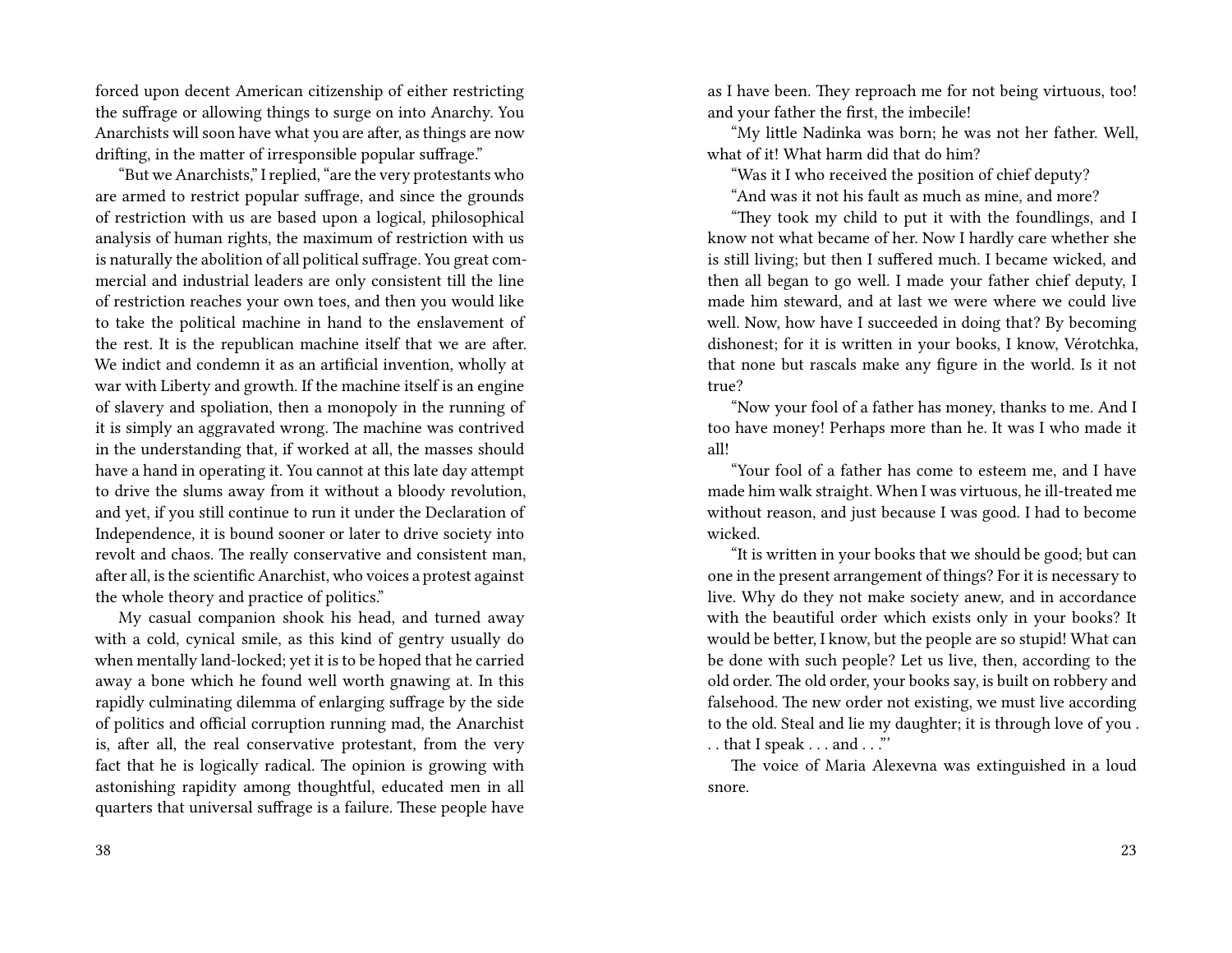Maria Alexevna, while she knew what had happened at the theatre, did not however know the sequel. While she was snoring on a chair, Storechnikoff, his two friends, and the officer's French mistress were finishing supper in one of the most fashionable restaurants.

"M'sieur Storechnik!" — Storechnikoff beamed, this being the third time that the young Frenchwoman had addressed him since the beginning of the supper. — "M'sieur Storechnik! let me call you so, it sounds better and is easier to pronounce; you did not tell me that I was to be the only lady in your society. I hoped to meet Adele here; I should have been pleased, for I see her so rarely!"

"Adele, unfortunately, has fallen out with me."

The officer started as if to speak; then, changing his mind, kept silent. It was the civilian who said:

"Do not believe him, Mademoiselle Julie. He is afraid to tell you the truth and confess that he has abandoned this Frenchwoman for a Russian."

"I do not clearly understand why we came here either," muttered the officer.

"But," replied Julie, "why not, Serge, since Jean invited us? I am very glad to make the acquaintance of M. Storechnik, though he has very bad taste, I admit. I should have nothing to say, M. Storechnik, if you had abandoned Adele for the beautiful Georgian whom you visited in her box, but to exchange a Frenchwoman for a Russian! I can fancy her pale cheeks,— no, I beg pardon, that is not exactly the word; blood with cream in it, as you call it,— that is, a dish which only you Esquimaux are able to relish. Jean, hand me the cigar-ash tray to pass to M. Storechnik that he may humble his guilty head beneath the ashes."

"You have just said so many foolish things, Julie, that you are the one to humble your guilty head beneath the ashes. She occasional glimmer of sense into its remarks on social questions, but its knowledge is so fragmentary and so tangled up with a mass of misinformation that it only confuses the questions it discusses. Misled perhaps by Herbert Spencer, the organ of Boston culture says: "The foreign elements of our working classes are the elements in which alone Socialism finds the soil it can flourish on in this country, and protection is Socialism. . . . Which is the safer principle to spread among our working classes,— that of European socialistic subsidy-giving paternal and protective government, or that of individual independence and equality of citizenship and manhood?"

What a curious mixture of race prejudice, pretentious ignorance, wrong conclusions, and instinctive love of liberty and equality is here presented! The able editor unconsciously furnishes an illustration the truth of what was said in the last issue of Liberty about the misuse of the term "Socialism." He attacks and condemns all socialism without knowing what it is that he condemns, and he advocates individual independence and equality without understanding the meaning of his words. If he will take the trouble to read Liberty and use his reasoning faculties, he may discover that true Socialism is the uncompromising enemy of "subsidy-giving paternal and protective government," whether European despotic monarchy or American despotic majority.

K.

### **The State is Social Suicide.**

Traveling on an out-going Sound steamer from New York city a very wealthy Republican manufacturer deigned to recognize me. The conversation soon turned on the disgusting political condition of the great metropolis we had left behind us.

"The more I see and reflect," said the gentleman, "the more I am convinced that the imperative ultimatum will soon be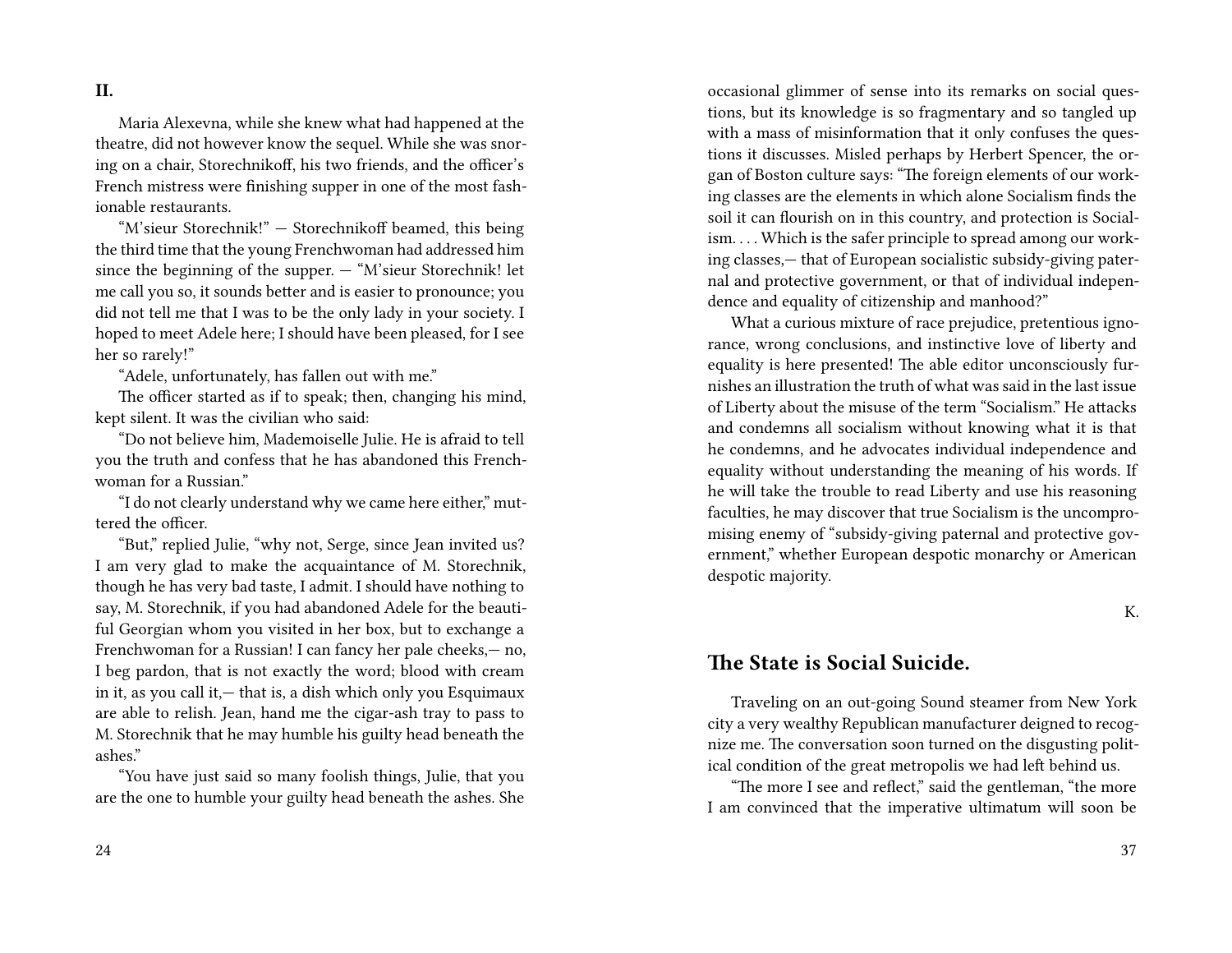applied. Natural law needs no authority for its enforcement. Recognition of the facts alone is necessary. The fundamental law of nature is Liberty, and the ideal education is that which leads to an understanding of this grandest of all philosophies.

It would require, it has required, volumes to show F.R.B. all that he asks for, and it has been shown much more clearly than I could hope to show it if I had volumes in which to explain it and the knowledge with which to fill the volumes. And yet one may discover much by diving beneath the surface of things. He may discover what the general character of the bottom of the sea is, even though he does not explore the entire bed and cannot describe every rock and shoal. If one but once realizes what equality of conditions means and what Liberty actually is, he has the foundation upon which to build an ideal and practicable social structure, in which every fact known to him may be used as building material and fitted into its proper place. Conceive a state of social organization in which all men are enabled to enjoy all the products of labor, in which it is more profitable to consume than to hoard, in which no man need labor more than three hours a day, and you will not find it so hard to believe in the possibility of the improvement of human nature.

K.

### **Misleaders of Public Opinion.**

The ignorance of the men who pretend to instruct and advise the people through the daily press is the greatest obstruction to the advance of scientific knowledge of political economy. The people are in the habit of believing what the newspapers tell them, and when an editor assumes to speak *ex cathedra* on questions which he in no measure understands, he succeeds only in muddling the heads of his readers and propagating error. The Boston "Transcript" is one of the papers that gets an

whom you call Georgian is precisely the Russian in question." Thus spoke the officer.

"You are laughing at me."

"Not at all; she is a pure-blooded Russian."

"It is impossible."

"You are wrong in supposing, my dear Julie, that our country has but one type of beauty. Have you not brunettes and blondes in France? As for us, we are a mixture of tribes including blondes like the Finns ("Finns! that is it! that is it!" exclaimed the Frenchwoman) and brunettes darker than the Italians, the Tartars, and the Mongolians ("The Mongolians! very good!" again exclaimed the Frenchwoman). These different types are mingled, and our blondes whom you so hate are but a local type, very numerous, but not exclusive."

"That is astonishing! But she is splendid! Why does she not become an actress? But mind, gentlemen, I speak only of what I have seen; there is still an important question to be settled, her foot? Has not your great poet Karassin said that in all Russia there could not be found five pairs of dainty little feet?"

"Julie, it was not Karassin who said that. Karassin, whom you would do better to call Kuramzine, is neither a Russian nor a poet; he is a Tartar historian. It was Pouchkine who spoke of the little feet. That poet's verses, very popular in his day, have lost a little of their value. As for the Esquimaux, they live in America, and our savages who drink stags' blood an called Samoyedes."

"I thank you, Serge; Karamzine historian. Pouchkine: . . . I know. The Esquimaux in America, the Russians Samoyedes . . . Samoyedes, that name sounds well, Sa-mo-yedes. I shall remember, gentlemen, and will make Serge repeat it all to me when we get home. These things are useful to know in a conversation. Besides, I have a passion for knowledge; I was born to be a Stael. But that is another affair. Let us come back to the question,— her foot?"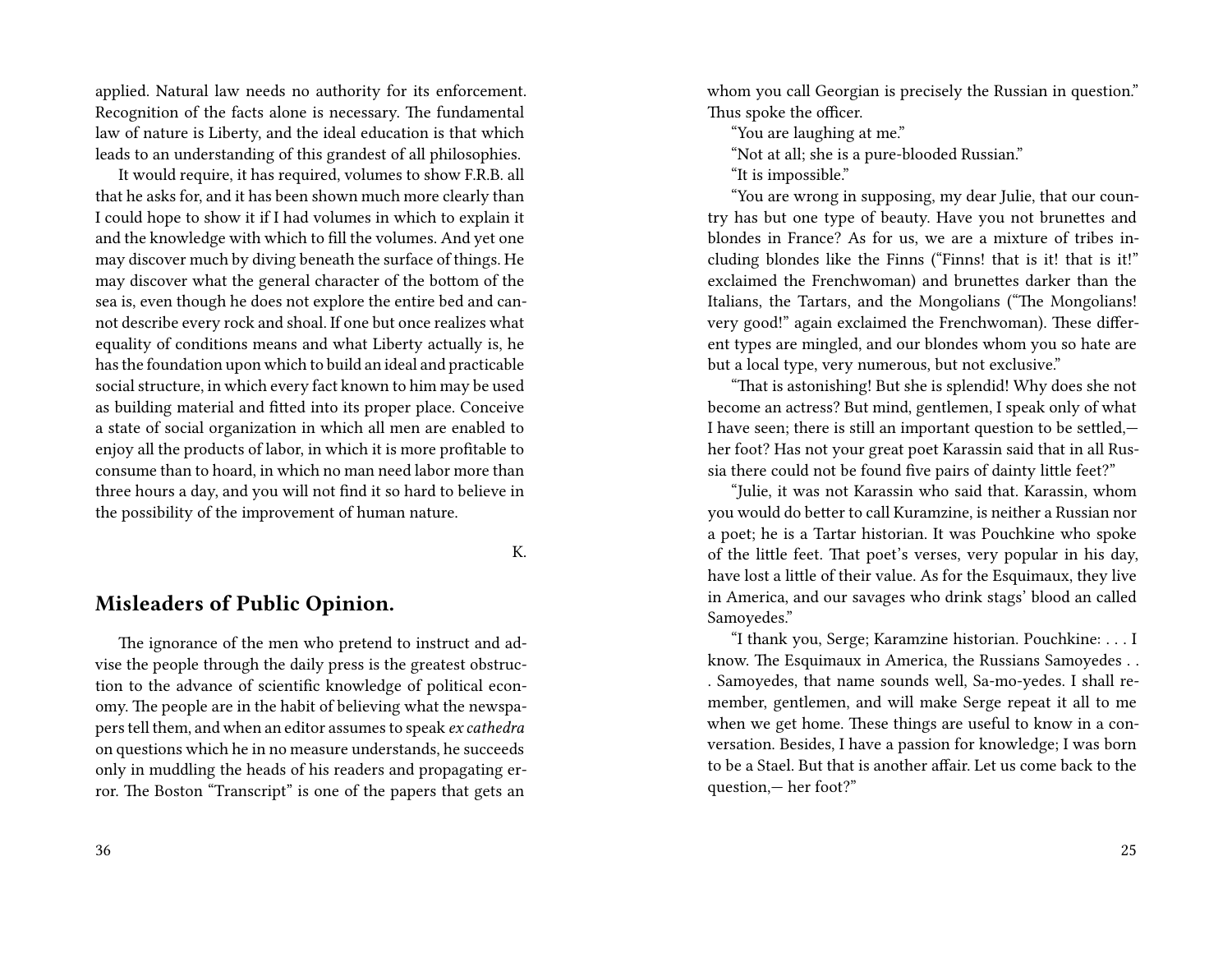"If you will allow me to call upon you to-morrow, M'elle Julie, I shall have the honor to bring you her shoe."

"I hope so; I will try it on; that excites my curiosity."

Storechnikoff was enchanted. And how could he help it? Hitherto he had been the follower of Jean, who had been the follower of Serge, who had been the follower of Julie, one of the most elegant of the Frenchwomen in Serge's society. It was a great honor that they did him.

"The foot is satisfactory," said Jean; "I, as a positive man, am interested in that which is more essential; I looked at her neck"

"Her neck is very beautiful," answered Storechnikoff, flattered at the praises bestowed upon the object of his choice, and he added, to flatter Julie:

"Yes, ravishing! And I say it, though it be a sacrilege in this presence to praise the neck of another woman."

"Ha! Ha! Ha! He thinks to pay me a compliment! I am neither a hypocrite nor a liar, M. Storechnik; I do not praise myself, nor do I suffer others to praise me where I am unworthy. I have plenty of other charms left, thank God! But my neck! . . . Jean tell him what it is. Give me your hand, M. Storechnik, and feel here, and there. You see that I wear a false neck, as I wear a dress, a petticoat, a chemise. Not that it pleases me; I do not like such hypocrisies; but it is admitted in society: a woman who has led the life that I have  $\text{led} - \text{M}$ . Storechnik, I am now an anchorite in comparison with what I have been — such a woman cannot preserve the beauty of her throat"

And Julie burst into tears, crying:

"O my youth! O my purity! O God! was it for so much infamy that I was born?"

"You lie, gentlemen," she cried, rising suddenly from her seat and striking her hand upon the table; "you slander this young girl; you are vile! She is not his mistress; I saw it all. He wishes to buy her of her mother. I saw her turn her back upon him, quivering with indignation. Your conduct is abominable! She is a pure and noble girl!"

is social disorder, of which crimes against possession are but manifestations. Crimes are committed from motives of avarice and revenge and through ignorance of the true principles of association. All this is practically admitted by F.R.B., although perhaps he did not follow out the idea in just this direction. Now, it is easy to prove that injustice is the cause and the sole cause of poverty, wealth, inequality, social disorder. It is clearly unjust that one man should live in idleness upon the product of another man's labor, but that is precisely what the institution of property, with its right of increase maintained by authority, permits the proprietor to do. Property thereby restricts production and consumption, makes labor competitive, forbids exchange, and finally destroys society and abolishes itself. Property  $-$  possession plus legal privilege  $-$  is injustice, and produces all the conditions which make crime possible. Under such conditions it is clearly impossible for man to reach perfect development in mind, morals, or body; or to advance perceptibly toward perfection. He can neither know himself nor understand the laws of nature. The restrictions imposed by our social no-system are not only ineffective as safeguards against crime, but are in a great measure incentives to crime. Man has been legislating against evils for thousands of years, and has not succeeded in curing a single one with all his statutes and prisons and gibbets. The pseudo-homeopathic method of treating diseases of the social system is a gigantic failure, for all this legislating has been in direct violation of natural law. The modern education of which F.R.B. speaks is a sham because it does not even aim to teach the truth or to point out the way to knowledge of the needs of society. If it did teach the truth and encourage man to think, there would be no need for such a journal as Liberty. If Anarchy did not present an actual, effective help to erring and sinning humanity, there would be no excuse for the publication of Liberty. Poverty, ignorance, misery, and crime will disappear when the science of Justice shall have been discovered, for it only needs to be understood to be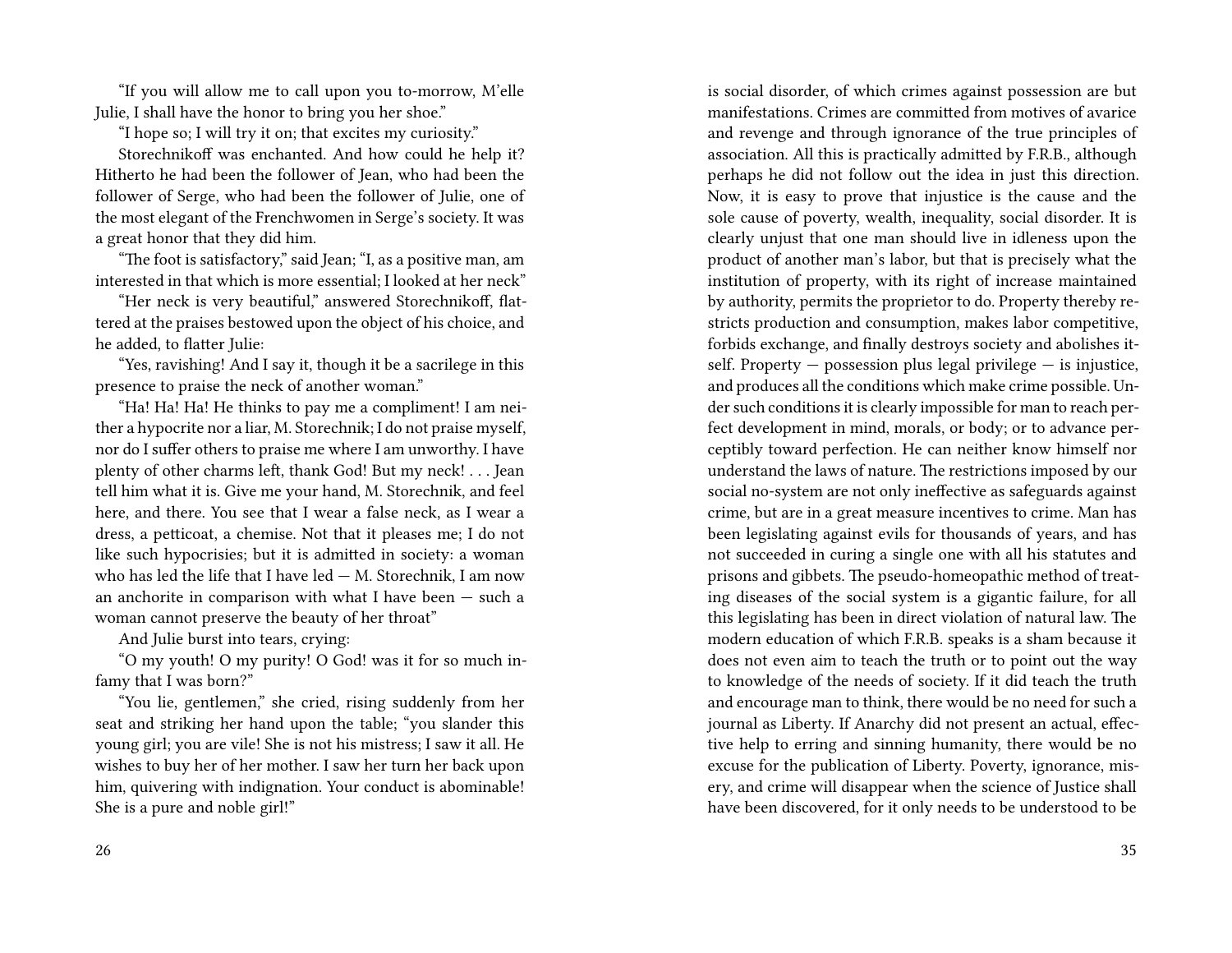the restrictions imposed by our social system are effective as a safeguard against crime: but, I ask, does the doctrine of Anarchy offer anything that will tend to protect man from his ignorance and weakness? Modern education is a humbug; but ignorance of self, and the ignoring of the laws of nature, which, *miserabile dictu*, exist and are accompanied by unerring results in their breaking, are responsible for many crimes against posterity and against the rights of the neighbor. Injustice and authority have nothing to do here, much as may be laid to their door. Will you show me that Anarchy presents an actual, effective help to erring, sinning humanity? That you know some ideal education that shall shame our accursed sham, and absolve individual liberty from its apparent devotion to self, and develop it to the grandest philosophy of unselfishness?

#### F.R.B.

The questions asked by F.R.B. are such as must occur to one whose nature revolts against the manifestly unjust conditions and relations of civilized society, but who has not studied the economic principles involved in Anarchy deeply enough to see their full significance and effects. It is precisely because Liberty does offer that which must emancipate man from ignorance and weakness that I believe it will abolish crime. I think it will be conceded by F.R.B. that poverty is the breeder of ignorance, avarice, and immorality, and that the worst traits of human nature have been produced by the conditions in which man has lived and the influences by which he has been surrounded. Ignorance of the rights and duties of men in their social relations leads to  $-$  is in itself indeed  $-$  violation of natural law. Inequality of conditions, opportunities, and fortunes

"Yes," said Jean, languidly stretching himself. "My dear Storechnikoff, you must prove your words. You describe very well what you have not seen. What matters it, alter all, whether it be a week before or a week after. For you will not be disenchanted, and the reality will surpass your imagination. I surveyed her; you will be content."

Storechnikoff held back no longer:

"Pardon, Mademoiselle Julie, you are mistaken in your conclusions; she is really my mistress. It was a cloud caused by jealousy. She had taken offence because during the first act I had remained in Mademoiselle Mathilde's box. That was all."

"You are lying, my dear," said Jean, yawning.

"No, truly!"

"Prove it! I am positive, and do not believe without proofs." "What proof can I give you?"

"You yield already! what proof? This, for instance. Tomorrow we will take supper here again together. Mademoiselle Julie shall bring Serge, I will bring my little Berthe, and you shall bring the beauty in question. If you bring her, I lose, and will pay for the supper; if you do not bring her, we will banish you in shame from our circle."

While speaking Jean had rung, and a waiter had come.

"Simon," he said to him, "prepare a supper tomorrow for six persons. A supper such as we had here at the time of my marriage to Berthe. Do you remember it, before Christmas? In the same room."

"Ah, sir, could one forget such a supper? You shall have it."

"Abominable people!" resumed Julie; "do you not see that he will set some trap for her? I have been plunged in all his filth of Paris, and I never met three men like these! In what society must I live? for what crime do I deserve such ignominy?"

And falling on her knees:

"My God! I was only a poor and weak woman! I endured hunger and cold in Paris. But the cold was so intense, the temptations so irresistible. I wished to live; I wished to love! Was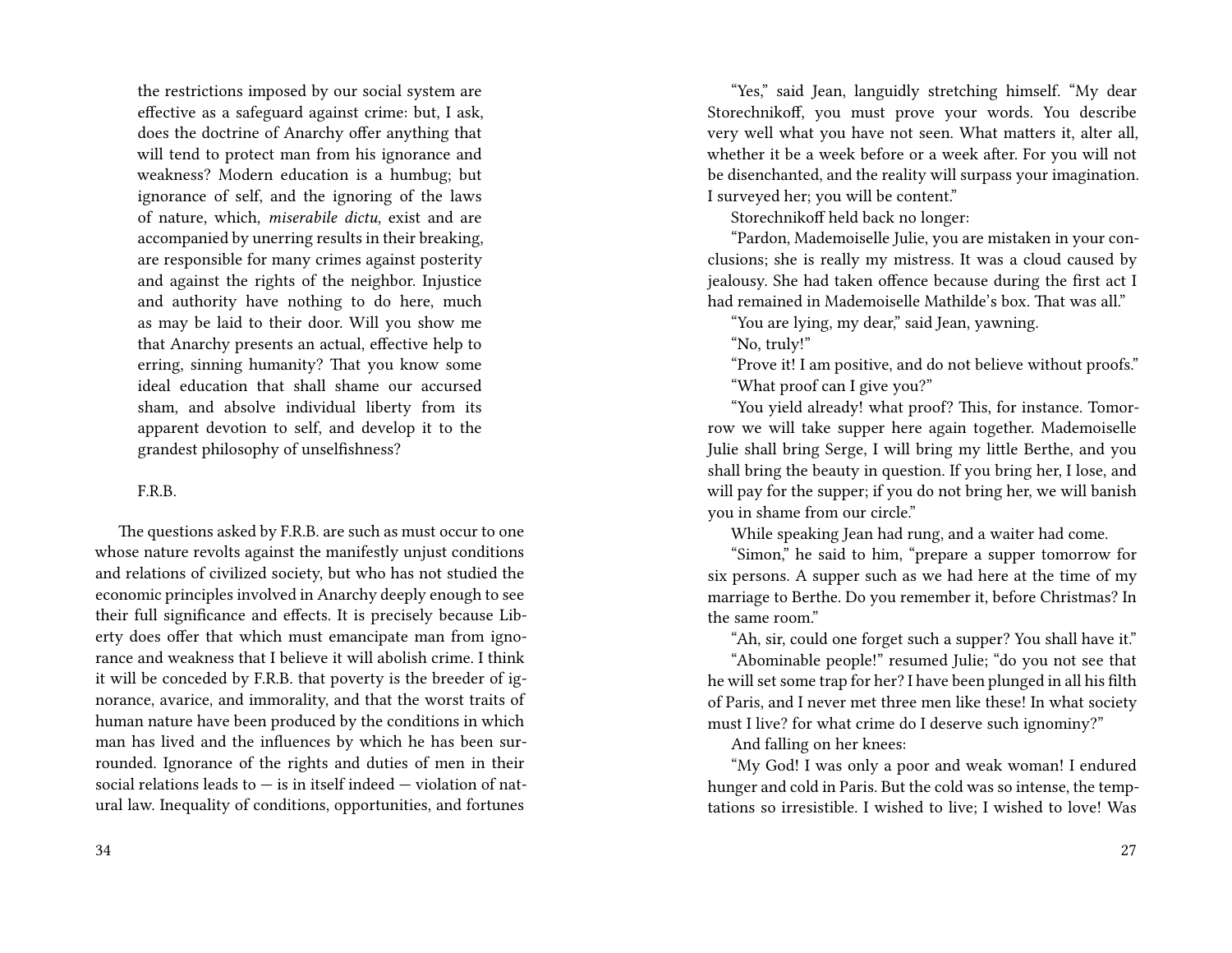that, then, so great a crime that you punish me thus severely? Lift me from this mire! My old life in Paris! Rather that than live among such people!"

She rose suddenly and ran to the officer:

"Serge, are you like these people? No, you are better."

"*Better*," echoed the officer, phlegmatically.

"Is this not abominable?"

"Abominable! Julie."

"And you say nothing! You let them go on? You become an accomplice!"

"Come and sit on my knee, my girl." And he began to caress her until she grew calm:

"Come, now, you are a brave little woman; I adore you at such times. Why will you not marry me? I have asked you so often."

"Marriage! Yoke! Appearances! No, never! I have already forbidden you to talk to me of such nonsense. Do not vex me. But, my beloved Serge, defend her. He fears you; save her!"

"Be calm, Julie! What would you have me do? If it is not he, it will be another; it comes to the same thing. Do you not see that Jean, too, already dreams of capturing her? And people of his sort, you know, are to be found by thousands. One cannot defend her against everybody, especially when the mother desires to put her daughter into the market. As well might one butt his head against the wall, as the Russian proverb says. We are a wise people, Julie: see how calm my life is, because I know how to bow to fate."

"That is not the way of wisdom. I, a Frenchwoman, struggle; I may succumb, but I struggle. I, for my part, will not tolerate this infamy! Do you know who this young girl is and where she lives?"

"Perfectly well."

"Well, let us go to her home; I will warn her."

"To her home! And past midnight! Let us rather go to bed. *Au revoir,* Jean; *au revoir,* Storechnikoff. You will not look for

acknowledged in his letter to me. Perhaps he regarded that as too strong meat for babes.

I am no hero-worshipper in the usual sense of that term, and among the friends of Liberty there are a number of humbler men than Charles O'Conor whose approval I value even more highly than his; but none the less is it with extreme gratification that I now authoritatively record the fact that *the great lawyer whose wonderful eloquence and searching intellectual power kept him for two decades the acknowledged head of the American bar, far from being the Bourbon which an ignorant and dishonest press has pictured him, was* **a thorough-going Anarchist.**

T.

# **The Cause of Crime.**

#### *My Dear Kelly:*

It is with some trepidation that I venture to approach you with a doubt as to the completeness of your conclusion in "Anarchy in Alaska," under which caption I suspect you wrote in the last Liberty. I tremble, because I have found you dreadful Anarchists so fully equipped to disprove the results of my own reasoning, to upset the structures of my thought, and to show me for all my trouble a poor thinker. Yet it does seem as if you are rash in saying "injustice is the cause of all crime." While I abhor the doctrine of total depravity, I observe that man is rarely perfectly developed in all his features and characteristics. I see that all men, by reason simply of their imperfections, are constantly tending to wrong doing of one kind or other. I do not believe that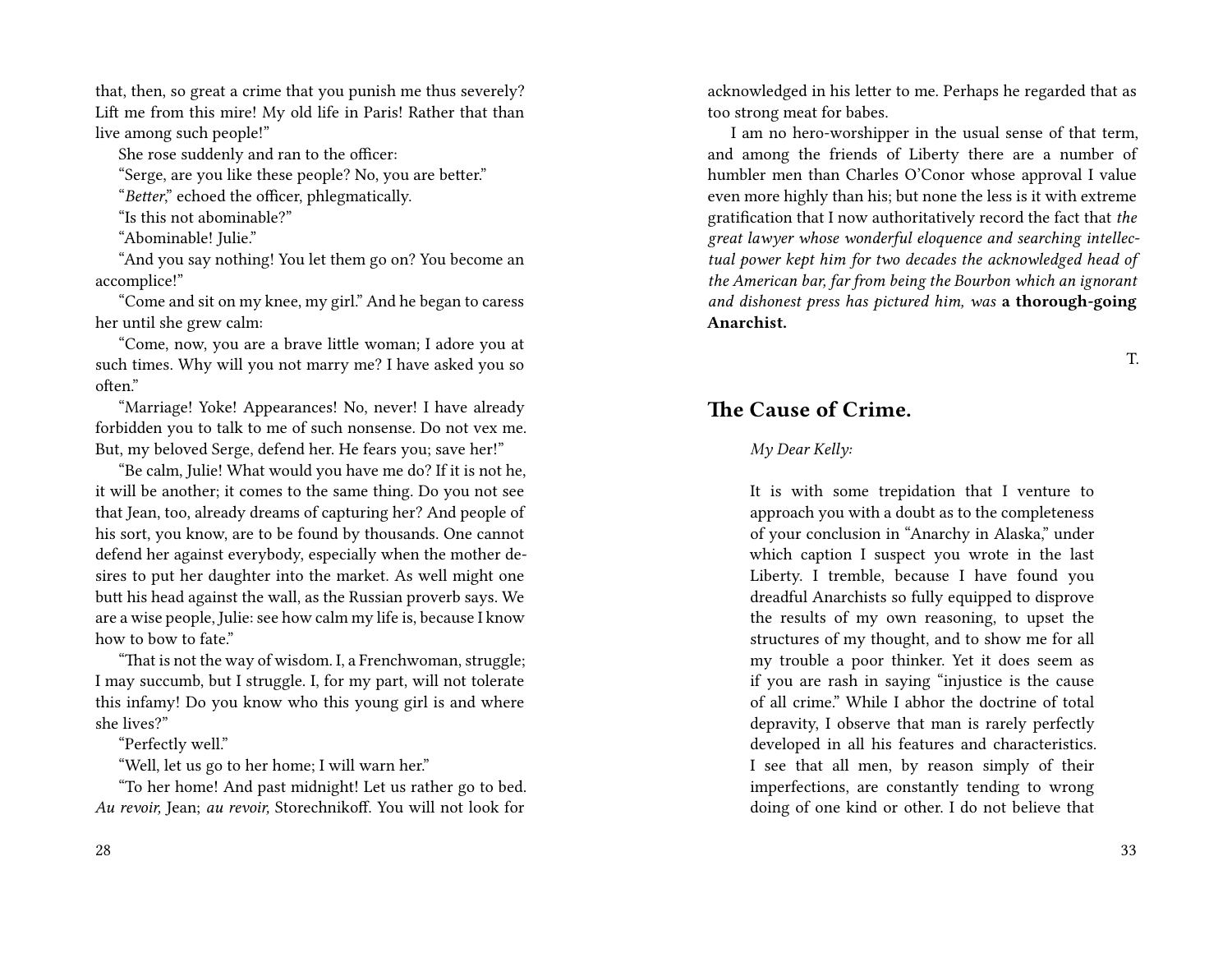need to know the writer's name, but, for the dollar enclosed, I might send the paper regularly to "Post Office Box No. 22, Nantucket, Mass."

Only the substance of the letter is given above, the manuscript having been inadvertently destroyed with an accumulation of others some time ago. To the given address Liberty has regularly gone, and I never failed to wonder, when mailing-day came, as to the identity of the mysterious Nantucketer.

Lately came the revelation. It will be remembered that a death occurred in Nantucket a few weeks ago, which attracted the attention of the whole country and occasioned columns of newspaper tribute and comment. In reading the various obituaries of the deceased, I learned that he was a man who had thought much and written radically on political subjects with a most decided trend toward complete individual liberty; that, nevertheless, he had been brought up in the Roman Catholic church, and to the end of his life was outwardly connected with it, though refusing on his death-bed to admit the priests to his presence for the administration of the sacrament; and that, though a member of a profession which necessarily made him a public man, he had always shunned publicity and notoriety in every way possible.

As these facts simultaneously presented themselves, the thought suddenly flashed upon my mind that I had found the holder of Box No. 22. Through a relative visiting Nantucket I instituted inquiries at the post-office on that island, and was promptly notified that the box in question had been rented for the past few years by the late Charles O'Conor. It was as I expected. The text of his letter, alas! is gone, but not its substance from my memory. The extracts from his published writings soon to appear in these columns will show how extreme a radical he was in his attitude towards governments, although in them he never expressed the fundamental thought

32

me at your supper tomorrow. Julie is incensed, and this affair does not please me either. *Au revoir.*"

"That Frenchwoman is a devil unchained," said Jean, yawning, when the officer and his mistress had gone. "She is very piquant; but she is getting stout already. Very agreeable to the eye is a beautiful woman in anger! All the same, I would not have lived with her four years, like Serge. Four years! Not even a quarter of an hour! But, at any rate, this little caprice shall not lose us our supper. Instead of them I will bring Paul and Mathilde. Now it is time to separate. I am going to see Berthe a moment, and then to the little Lotchen's, who is veritably charming."

#### **III.**

"It is well, Vera; your eyes are not red; hereafter you will be tractable, will you not?"

Vérotchka made a gesture of impatience.

"Come! come!" continued the mother, "do not get impatient; I am silent. Last night I fell asleep in your room; perhaps I said too much: but you see, I was drunk, so do not believe anything I told you. Believe none of it, do you understand?" she repeated, threateningly.

The young girl had concluded the night before that, beneath her wild beast's aspect, her mother had preserved some human feelings, and her hatred for her had changed into pity; suddenly she saw the wild beast reappear, and felt the hatred returning; but at least the pity remained.

"Dress yourself," resumed Maria Alexevna, "he will probably come soon." After a careful survey of her daughter's toilet, she added:

"If you behave yourself well, I will give you those beautiful emerald earrings left with me as security for one hundred and fifty roubles. That is to say, they are worth two hundred